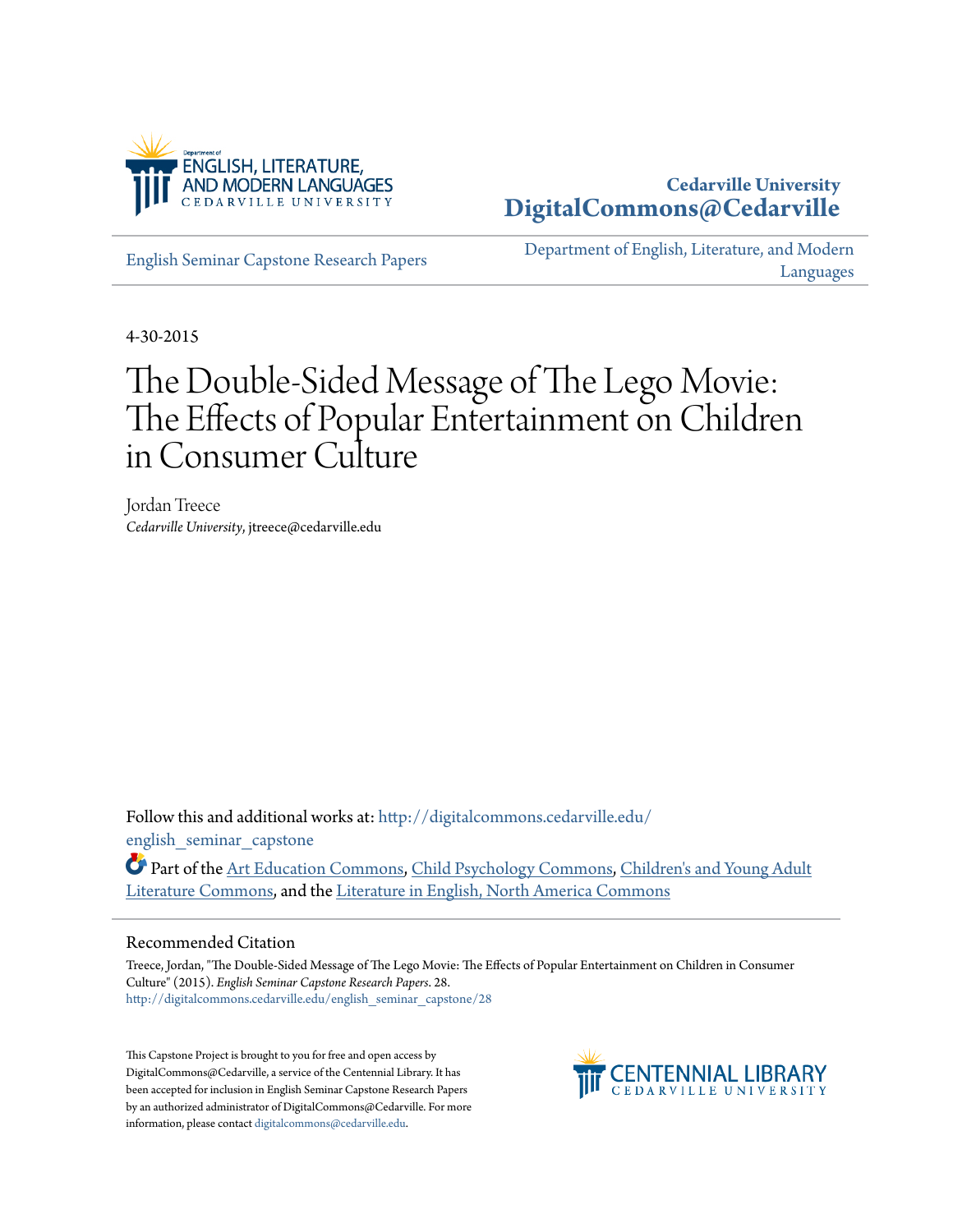#### Jordan Treece

## 8 April 2015

The Double-Sided Message of *The Lego Movie*: The Effects of Popular Entertainment on

# Children in Consumer Culture

One of the most popular and highest-rated films of 2014, *The Lego Movie*, directed by film powerhouse duo Phil Lord and Chris Miller, has entertained billions of viewers in the past year. With nonstop humor, impressive use of computer animation technology, a clever story-line, a cast of famous actors, anticipated sequels, and the nostalgia of a familiar toy brand, *The Lego Movie* is bound to be one of the most influential children's films of the decade. Although it has already proven itself to be a favorite of adults, *The Lego Movie*'s targeted audience is children who will identify with the imaginative and fun characters that take the form of their favorite building toys. Such a strong platform that provides excellent age-appropriate entertainment to the world's most impressionable generation gives *The Lego Movie* a prime opportunity to communicate to children in an unusually powerful way. For decades, researchers have explored the way entertainment media influences children's view of their world. It will not be too long until concerned moviewatchers and parents begin to wonder exactly what message *The Lego Movie* communicates to the children it is so intentionally geared towards.

 *The Lego Movie* does have an apparent basic lesson for its audience to receive. The story follows main character Emmett, the most ordinary guy in the Lego city of Bricksburg. Emmett (voiced by Chris Pratt) goes on an extraordinary journey to stop the evil plans of Lord Business, the character with the most interestingly charged name in the history of children's film. Lord Business (voiced by Will Ferrell) is the President of a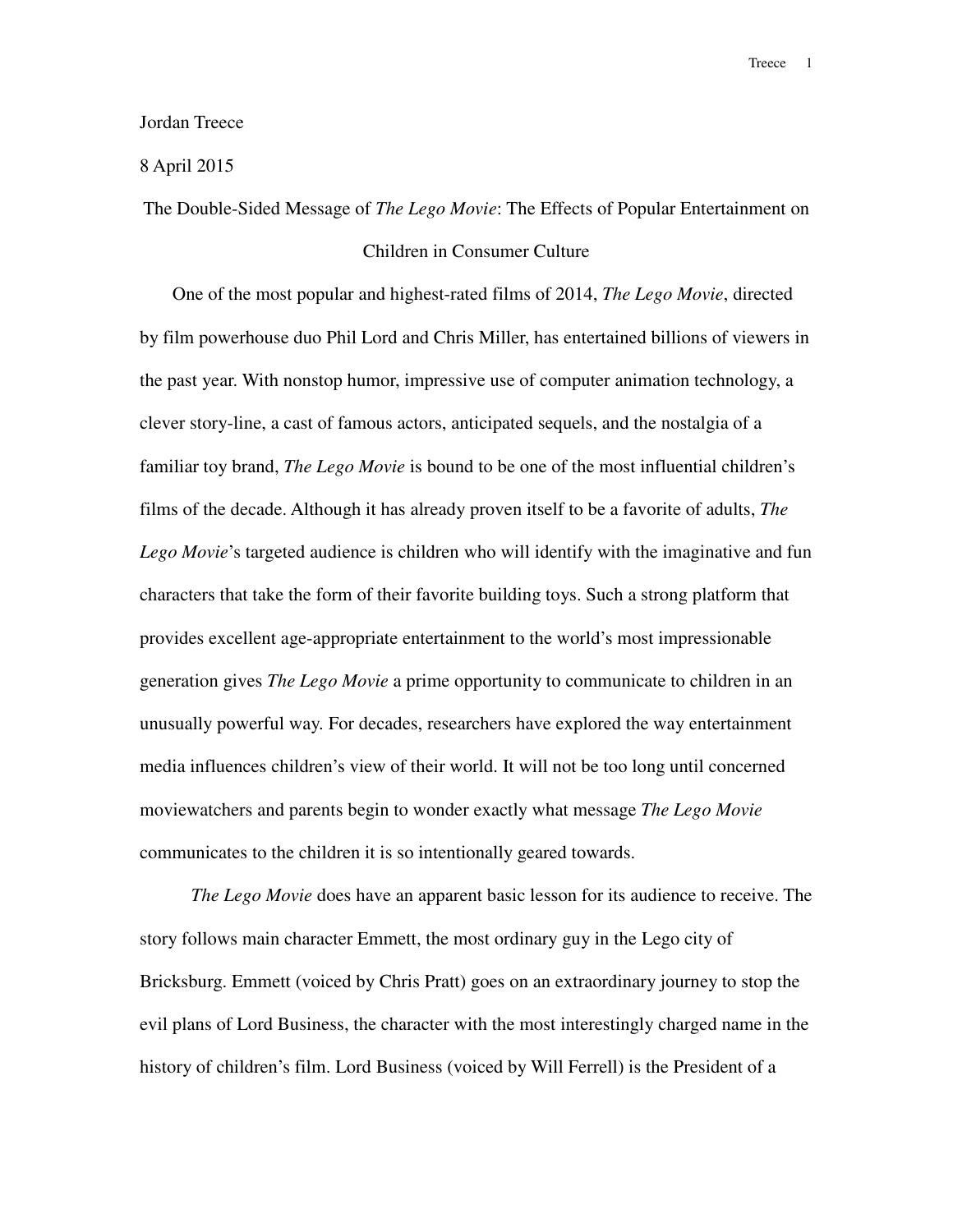company called Octan, which provides and sustains all of Bricksburg's consumer production, including food, media entertainment, and law enforcement; or, as Emmett puts it early in the film: "Octan, they make good stuff: music, dairy products, coffee, TV shows, surveillance systems, *all* history books, voting machines . . . Wait a minute..." Lord Business is cruel, selfish, and obsessed with making sure everyone in the Lego world stays perfectly normal. He is already President of the Lego world - in control of Bricksburg's entire infrastructure and culture with an infinite army of robots at his bidding. But Lord Business still wishes to control every individual directly. In this way, *The Lego Movie* makes a villain out of big business, name brands, and the consumer culture they create. But representing the forces of good is Emmett and his friends, the Master Builders, who resist Lord Business through their whimsical and intelligent creativity. In the end, Emmett realizes that every person in the world is special and unique - everyone is "the most talented, most interesting, an most extraordinary person in the universe, and are capable of amazing things." *The Lego Movie*'s script is fairly clear as to its desire to teach children the value of their own individuality and creativity.

But the script is not the only factor that contributes to how children are likely to find meaning in entertainment such as *The Lego Movie*. There is contextual information that can make big changes to the meaning of the film's script. The most significant piece of real-life context that determines the message of the film is its namesake: the Lego brand. Over the past several decades, Lego has proved itself to be a classic favorite building toy for enthusiasts of all ages. Aside from its regular building kits, The Lego Group produces video games, clothing, theme parks, and miscellaneous accessories from key chains to alarm clocks. The Lego brand has also become affiliated with some of Hollywood's most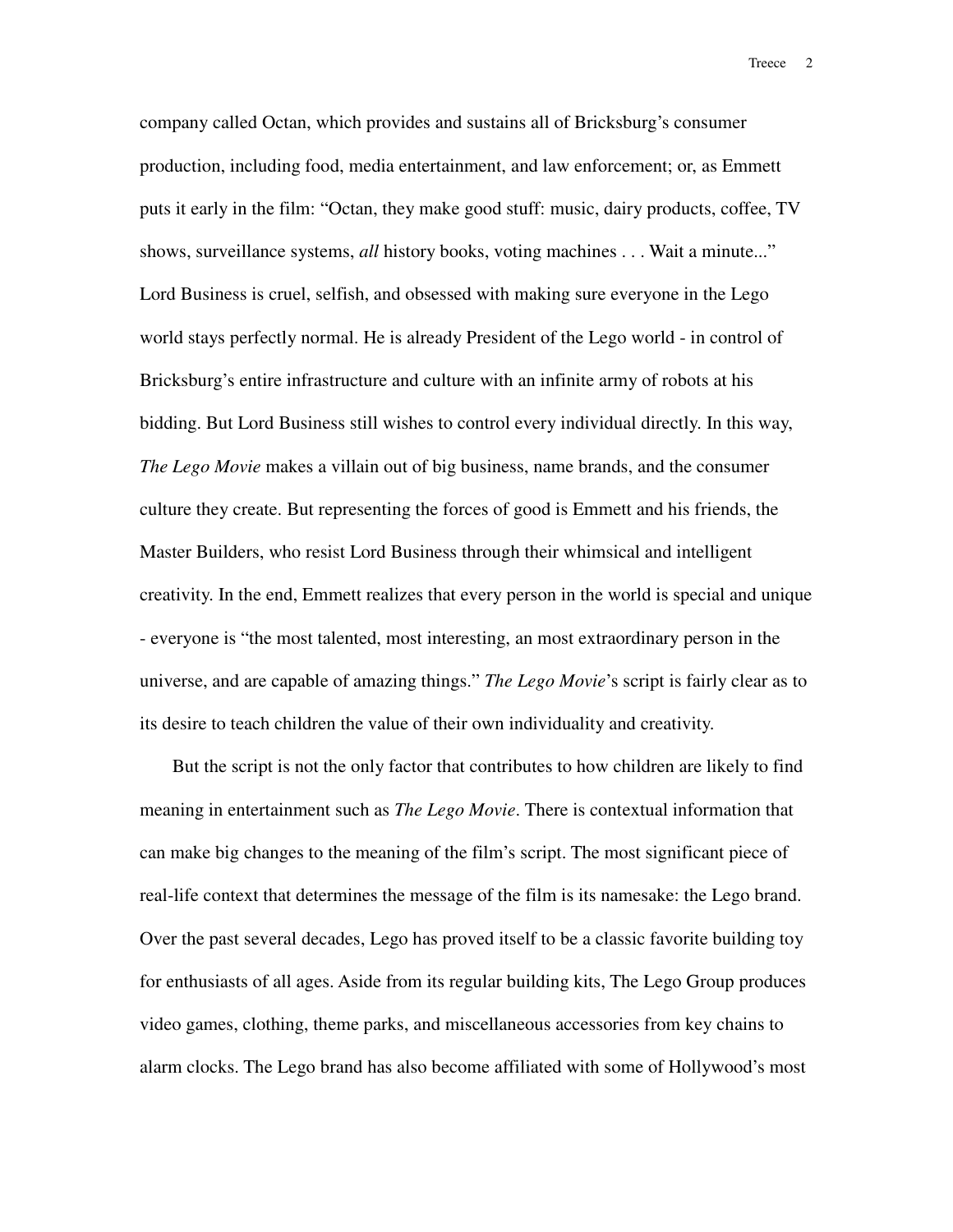popular entertainment franchises, such as *Star Wars* and *Harry Potter*. There is no doubt that The Lego Group's business is worth billions of dollars, and so this is where the message of *The Lego Movie* becomes complicated. The text of the film denounces big business that dominates influential industries and exploits consumer culture, but *The Lego Movie* in itself might be the largest example of product placement advertising in film history. The film's protagonists urge the audience to be creative, thoughtful individuals who are not fooled by consumerism's "one size fits all" facade, but the implication of the brand's usage is that in order to be a creative individual, every child should buy Lego products. Through Lord and Miller's work, The Lego Group is already experiencing amazing increase from sales of new toys and video games specifically for *The Lego Movie*'s characters and story. The relationship between the script's claims and the film's sure commercial effect makes for ironically contradictory implications from *The Lego Movie*.

With such a complicated and self-contradicting mixture of messages in *The Lego Movie*, the question stands as to what message child viewers will really take from the film. Will children hear Emmett's lesson and learn from Lord Business' folly, or will they fall victim to a Lego marketing campaign with good intentions? Most of all, what should concerned parents and movie fans do about the message that *The Lego Movie* really communicates to children? In the following pages, I will explore evidence from various sources including the comments of Lord and Miller, the opinions of professional scholars in child development and children's entertainment, and the text of the film itself to discover exactly what message is truly being portrayed from this beloved film and what children really learn through engaging *The Lego Movie* as a piece of popular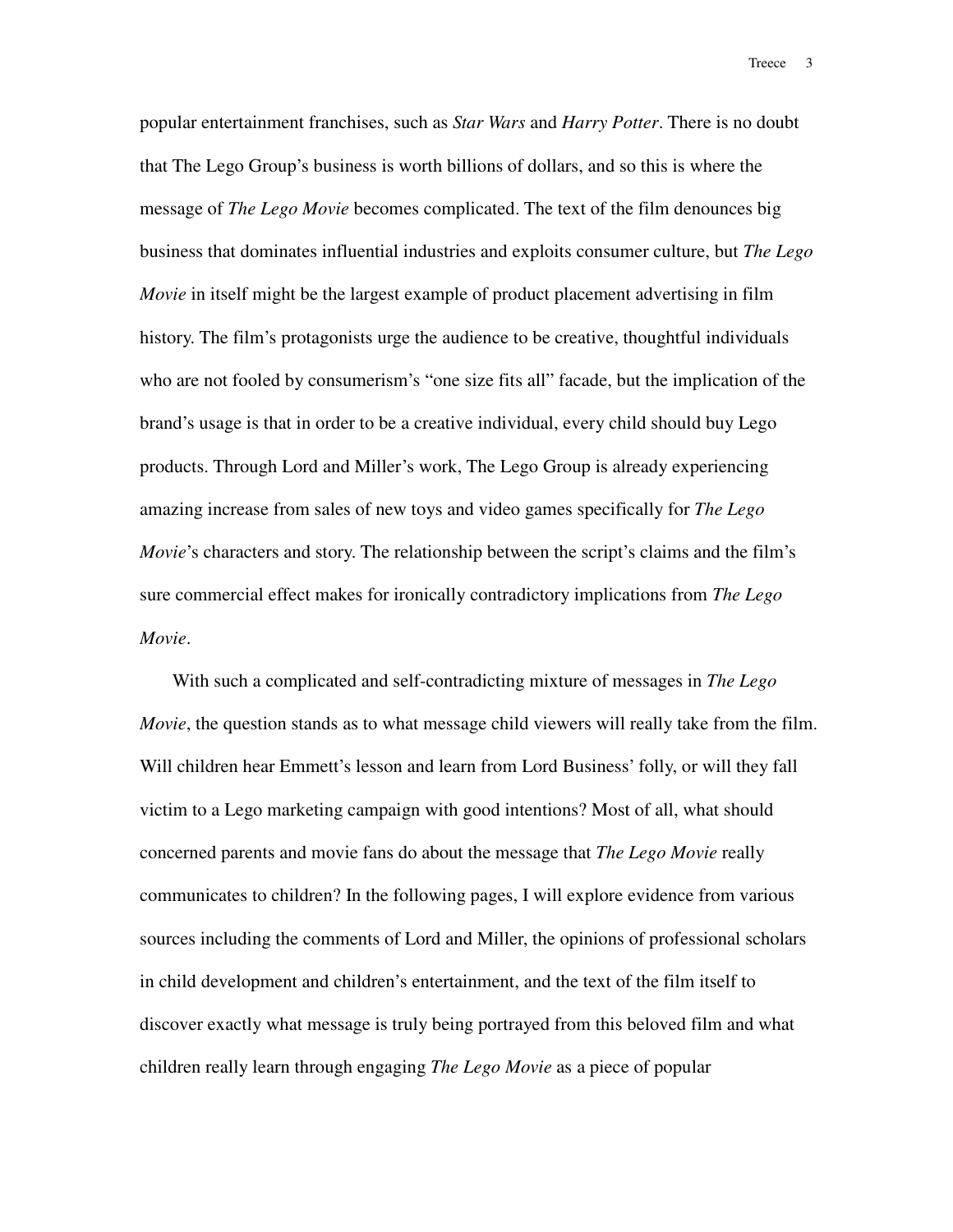entertainment. But the answer is obviously not simple. As I hope to show, *The Lego Movie*'s script is much more complicated than Emmett's assertion that everyone is special; there are many intricacies within Lord Business' character and the actions of the resilient Master Builders which complicate the meaning of the film's script. Taking all things into consideration, I shall argue that context wins over text in children's entertainment such as *The Lego Movie*. Although *The Lego Movie* displays a message of individualism and creativity, when the marketing advantages and subtle ironies found within its script are examined through the ways by which children find meaning in entertainment media, the film is seen to communicate a message that encourages consumer culture more than it does individuality and creativity. The subtle implications of the film can be potentially unhealthy to children's view of popular entertainment, themselves, and their role in their world. Nevertheless, popular films like *The Lego Movie* can still be a helpful tool for parents to use in teaching children how to correctly address consumer culture and its influence on their thinking.

With such a complicated story line, a significant first source to discover the meaning of *The Lego Movie*'s script is through the film's creators, Phil Lord and Chris Miller. Strangely, the writers of such an intricate script do not take much of a stance on their film. Instead, they claim that their movie is just a fun piece of entertainment meant only to exercise their incredible talent for computer animation and to provide enjoyment for audiences. Regardless, the obtuse characterization of Lord Business and his evil corporation has attracted attention from viewers. The directors are aware that adult audiences see a commentary on consumer culture and the way entertainment media effects people, but they deny that the script really critiques consumer culture in such a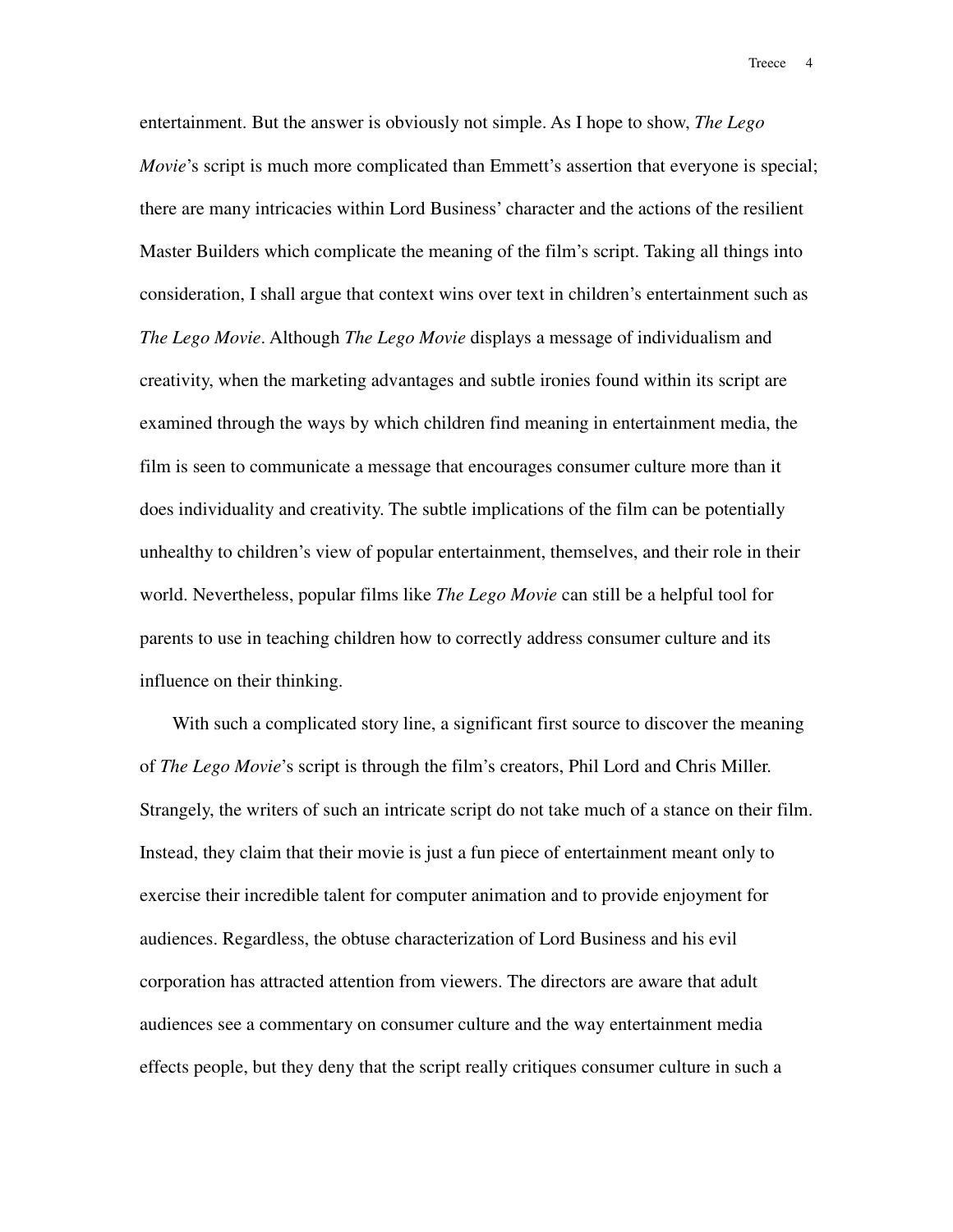way. On their DVD commentary, the topic arises between Lord and Miller as they watch Lord Business unleash his robots to freeze all the citizens in their 'normal' positions. When they mention that some people consider *The Lego Movie* a "Marxist children's movie," they make the idea out to be unwarranted and absurd, claiming simply that "people see what they want to see." Their dismissive attitude towards the implications of their story is concerning. It is quite clear that, whether it is intentional or not, the film makes statements about consumer culture's devious and restricting effects on people. Lord and Miller seem to be ignorant of the of any possible effects their film could have on viewers.

While the directors do not see the important influence their film may have on its young audience, the script proves to make a strong argument on how popular entertainment can be influential and even destructive. Lord Business owns every piece of entertainment available to the people of Bricksburg. As he struts through Octan headquarters, he checks-in on his hoards of comically mindless robots. The robots are seen doing everything necessary for Lord Business to maintain his power without the people suspecting there is anything wrong with their manufactured culture. The robots drive police cars, sit as board members for the Octan corporation, write pop songs, and direct television shows. The robots' only purpose is to serve Lord Business' system, and they do a very good job since they are incapable of perceiving any negative repercussion their actions might have on their audiences. Their work is extremely effective and strategic. The film's theme song, which has apparently been written and produced by the robots as they are seen playing it in a studio, is called "Everything is Awesome," and is used to distract Emmett and other workers as they carefully follow the established

Treece 5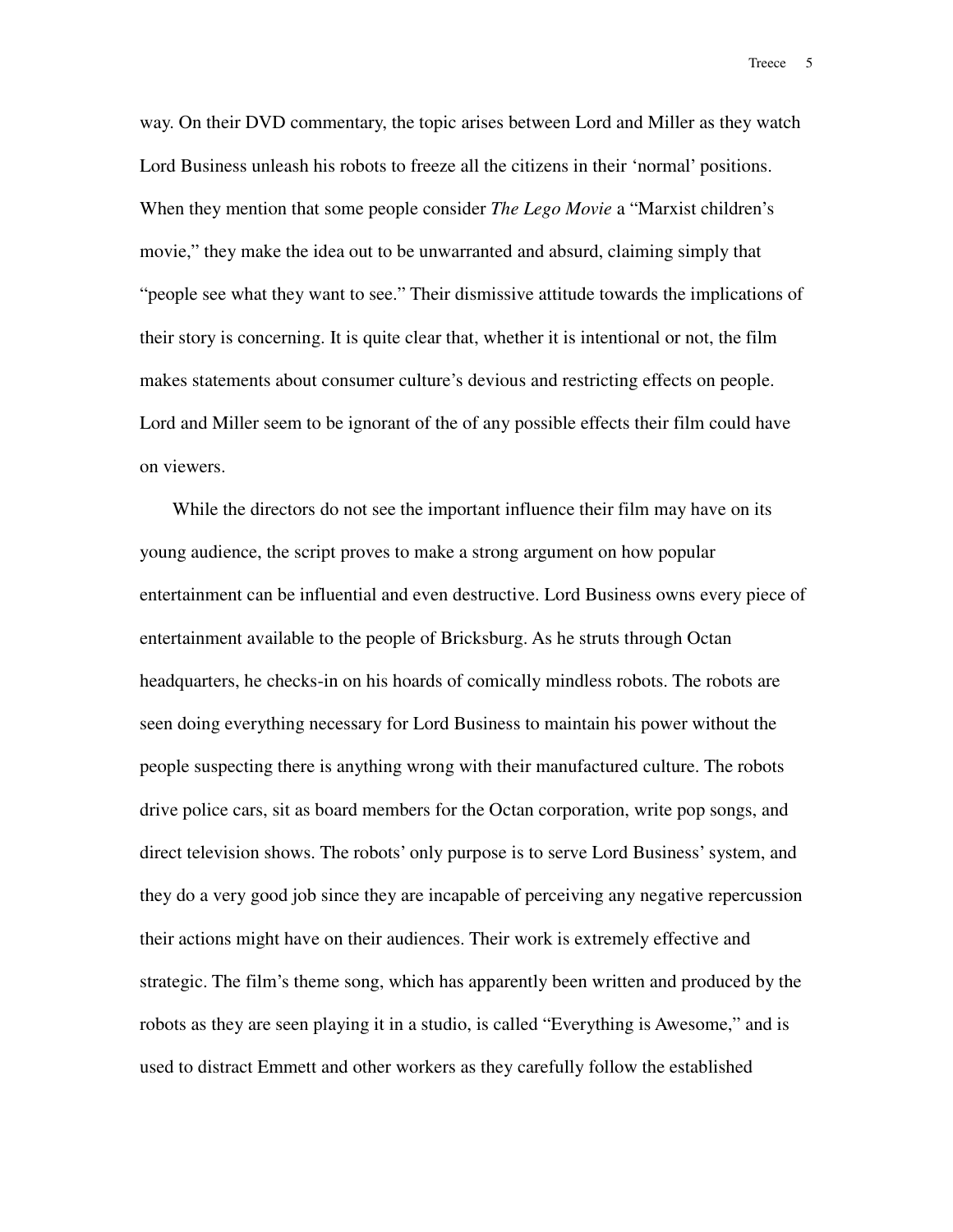directions to build skyscrapers for Octan.

The nefariousness of the way people are mindlessly subdued is stated quite directly in the film's opening scenes. When the audience is introduced to Emmett, he is obsessed with following Octan's directions to "fit in, have everybody like you, and always be happy" (Emmett does not seem to notice that the "always be happy" rule is accompanied by a picture of a cheerful man being eaten by a shark - comical, but frightening). None of Octan's directions are bad - they are actually perfectly fine advice for any person to follow, but they only bring Emmett shallow relationships with his neighbors and coworkers. When a plant is the only thing he has to spend his morning with, he turns on the television before he can realize that he might feel lonely. Immediately, he sees President Business giving a speech on how "rule-following citizens will earn awards and my love," but he also quickly whispers that anyone who does not follow his society's directions will be put to sleep. Emmett is momentarily shocked by such a threat, but immediately forgets it when the network transitions to a popular sitcom called "Where are My Pants?" Afterwards, Emmett goes to work and stops by a coffee shop to buy an "awesome" thirty-seven dollar drink from an Octan-owned coffee shop. Everything Emmett does to follow the directions goes right back to pay Octan and Lord Business. The danger of living under Lord Business' rule is very clear: people must either comply to repressive rules or become a targetted outcast, but entertainment provides a perfect distraction to keep Emmett, or anyone else, from taking action.

As the film gives such a direct and impressively accurate critique on the way popular entertainment fuels consumer culture and makes for boring and simple people, it encourages its audience, composed mainly of children, that creativity and individualism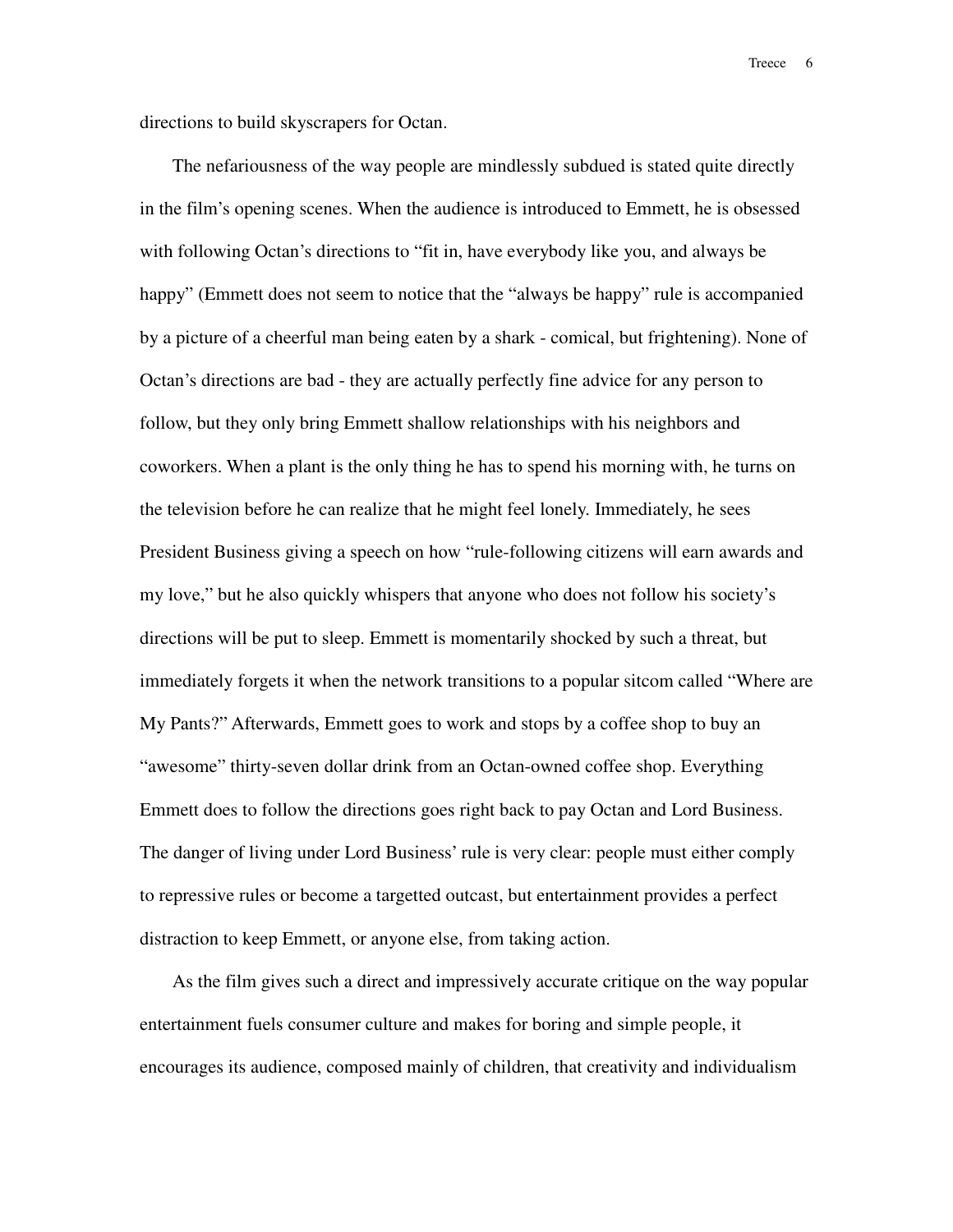can overcome conformity. Emmett almost accidentally joins the Master Builders, who want to thwart Lord Business' evil plan to freeze the world with glue. They try to teach Emmett how to use his mind to creatively solve complex problems, but he is so brainwashed by the robot-produced culture that he has "never had an original thought in his life." His only creative idea is for a double-decker couch, which is unanimously agreed to be the dumbest idea anyone has heard. Ironically, Emmett thought of this idea when he wanted people to come to his house to watch TV together, which would only aid in their conformity to the norms society has built for them as consumers of entertainment. The double-decker couch turns out to be a bad idea when he tries to fit it into Lord Business' culture, but when he builds it for the Master Builders to float across the ocean when their submarine is destroyed, it saves the day. The Master Builders continue to use their uniqueness and creativity until Emmett is able to show Lord Business that his plan to freeze the world is wrong and the movie ends happily.

*The Lego Movie*'s intended lesson for viewers to take away is clear: mindless conformity is unhealthy and individual creativity is a value that should be encouraged. In the script, the two are pitted against one another: cultural conformity versus creative thinking. Lord Business' control leads to complacent people who unnecessarily waste their money on commodities and live stagnant lives, but individualistic creativity brings people together to accomplish great, meaningful things. However, the difference between the two are not that simple. In children's real lives, it is hard to differentiate the mass amounts of entertainment from their own personal creativity. Just like Emmett, it is hard for them to shun influences that give them suggestions on how to act and what to buy.

*The Lego Movie* is quite honest in its depiction of how conformity to pop-culture,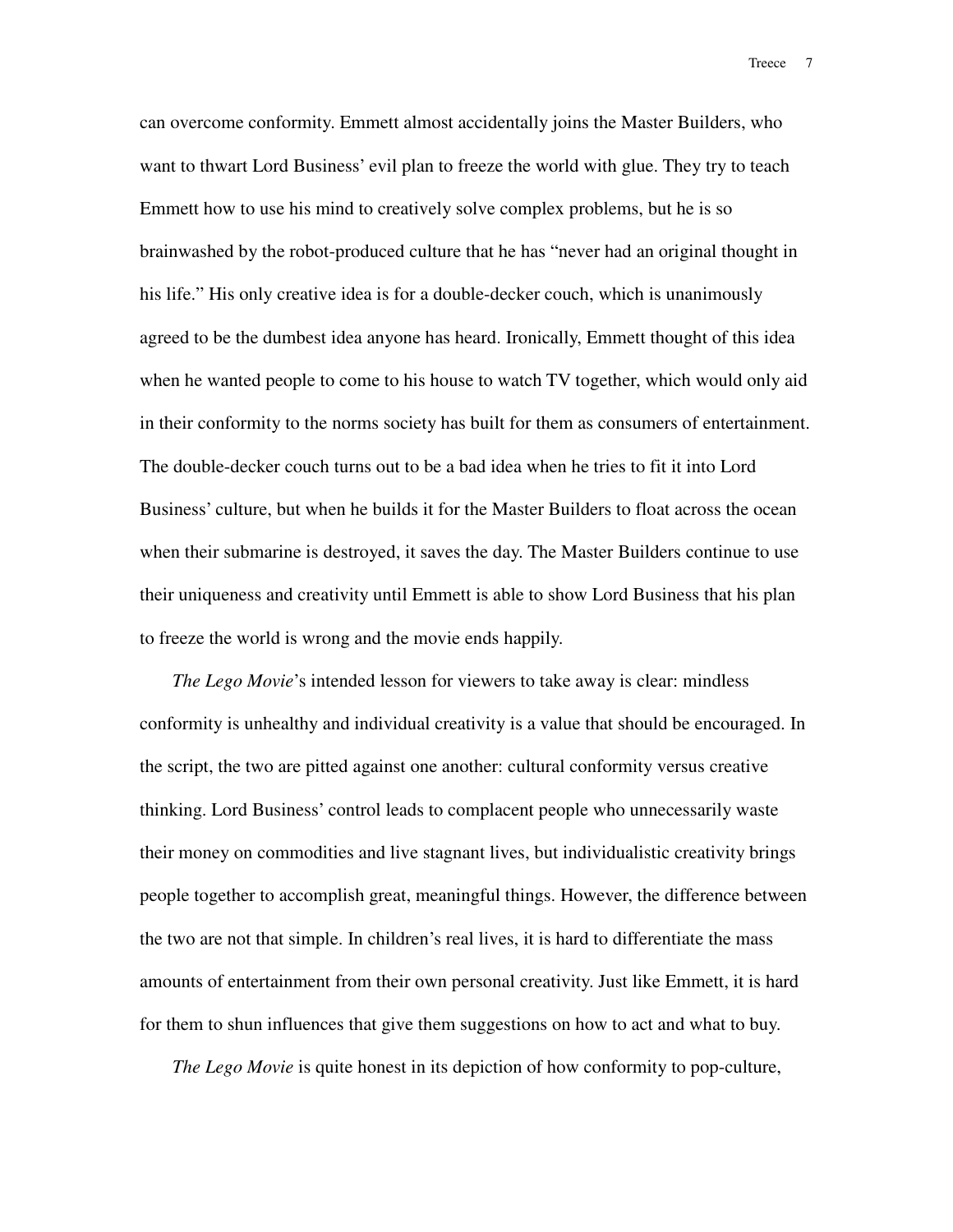which is manufactured by media entertainment and name-brand products, creates an unhealthy environment for those who willingly and thoughtlessly allow it to influence them. Lord Business' ultimate goal is to subdue the world with an attractive products of entertainment until he is able to render them frozen in whatever position he wants. If Lord Business' plan comes to completion, every Lego person will be lifeless accessories owned by him. There is an accurate parallel between Lord Business' strategy and the way real-life consumer culture and popular entertainment ensnares real audiences. But in the real world, Lego is a consumer name-brand product, and *The Lego Movie* is a piece of popular entertainment that perfectly accompanies it. The film seems to be participating in the same evils it warns against, making it self-defeating to to its "everyone is a special individual" message. Yet this ironic contradiction is not directly obvious. Therefore the ways in which consumer culture and popular entertainment hide their implicit messages from children so effectively needs to be examined.

Before jumping in to the intricacies of how the consumer market relates to children, it is only fair to note that *The Lego Movie* is not necessarily supposed to be a marketing ploy to sell Lego products. In an interview with *Express* newspaper, Lord and Miller explain how they actually had trouble getting the rights to use the Lego name for their film. Lego was already a hugely successful business and did not need a feature film to maintain popularity or sales. Lord and Miller chose Lego because they knew the familiar toys would make for an interesting, diverse, and fun movie; or, in their own words: "it would be really cool." In another interview with *The Guardian*, Miller claimed that they wanted to make a film that used "Lego as a medium to tell a story, rather than a story to sell Lego." The skilled filmmakers knew that their movie would not succeed if viewers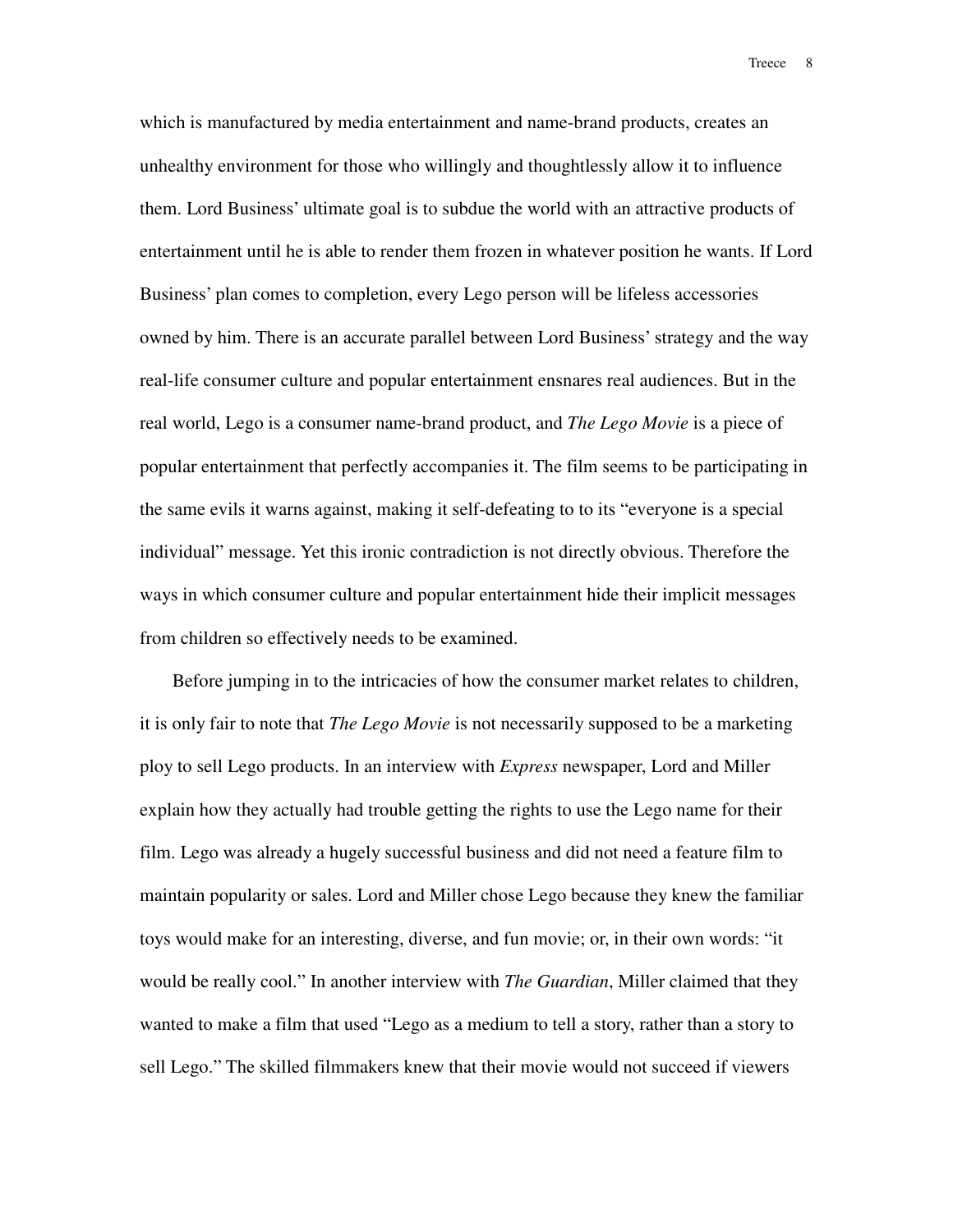felt like they were watching a commercial. Their script does not immediately make viewers believe they are trying to be convinced to buy toys, but viewers do recognize a creative, funny, and heartwarming story where characters learn the value of individuality and teamwork. The goal of this film is not to maliciously, deliberately sell Legos. An honest examination of consumer culture cannot pin blame on Lord and Miller or The Lego Group; this problem is really the result of a faceless component of the consumer culture found in nearly every corner of modern society.

The disconnect between messages is not unique to *The Lego Movie* but is actually found in many major films. A book by Ian Wojcik-Andrews titled *Children's Films: History, Ideology, Pedagogy, Theory* explains how most film's targeted towards children textually argue a liberal, revolutionary message to mask a basic, less exciting message that defends a more conservative ideology. Wojcik-Andrews uses the 1992 film *Ferngully: The Last Rainforest* as an example for his point. This film stages a liberal environmentalist message through common environmentalist cliches as humans must be stopped from bulldozing the last rainforest. But *Ferngully* undermines its own message in the way it romanticizes the environmental conversation by implying that good will magically conquers destruction whether or not people really take action against the dying of the rainforest. The film therefore, according to Wojcik-Andrews, promotes inaction and apathy in its child audience about the important issue it claims to defend. Wojcik-Andrews calls *Ferngully* disturbing in its seemingly ignorant hypocrisy; the movie portrays a thriving primitive culture that does not need the luxuries of technology because technology is destructive to their rainforest environment. Yet the resources that went into making the film itself are quite technologically advanced, which usurps the

Treece 9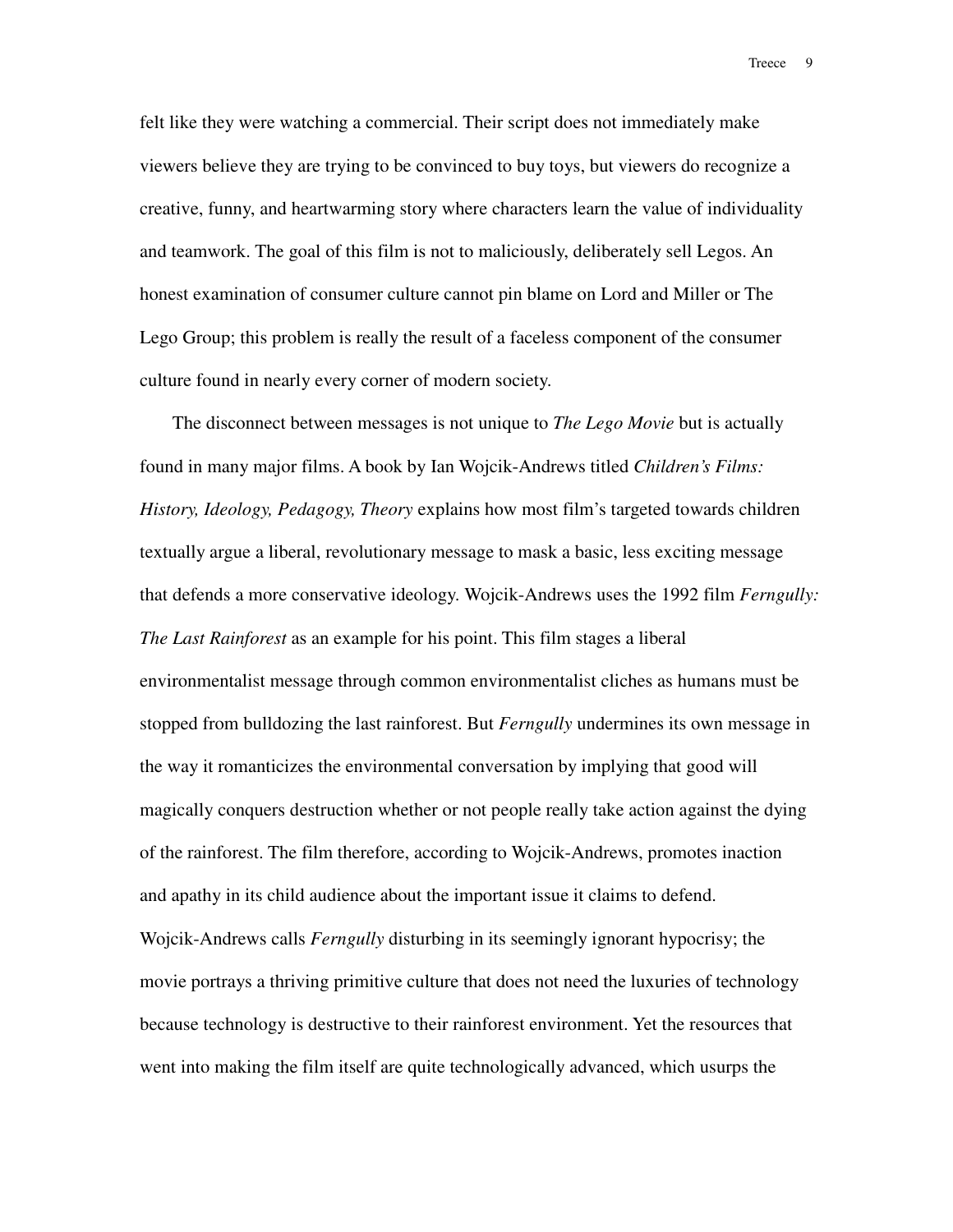claims of the film itself. A liberal message helps a film commercially, but a conservative complacent one is easier for children to swallow and enact.

The same trend is found in *The Lego Movie* where the characters preach the idea of individualistic creativity as a revolutionary concept that changes the world, but beneath the surface, the film serves as an elaborate advertisement which participates in the regular consumer culture. *The Lego Movie* is new, funny, and exciting, but may not have the originality that viewers initially believe it to have. When *The Lego Movie*'s textual message is filtered through its commercial implications, it may not really promote the individualism it claims to have. The encouraging story where ordinary Emmett learns he is special is shouted loudly for viewers to pick up easily, but the market advantages of purchasable Lego characters and props, which draws the audience to participate in the culture that made Emmett suppress his originality in the first place, is softly whispered to be unnoticed by children. *The Lego Movie* becomes just like Lord Business as he proclaims his love to his constituents, but slyly whispers that they can only participate if they adhere to the consumer culture's rules. *The Lego Movie* claims to promote individual creativity, but quietly suggests that everyone should uniformly be purchasers of the Lego brand.

*The Lego Movie*'s message of individualistic creativity is not just a blatant contradiction to the underlying commercial advertisement, it actually serves as the attraction to pull audiences to the subtle advertisement. Since the consumer culture is centered on capitalist competition, and since creativity is so valued in today's culture, cooperations do well to market creativity to child audiences. An article by Amy Ogata titled "Creative Playthings" traces the history of toy production throughout the Twentieth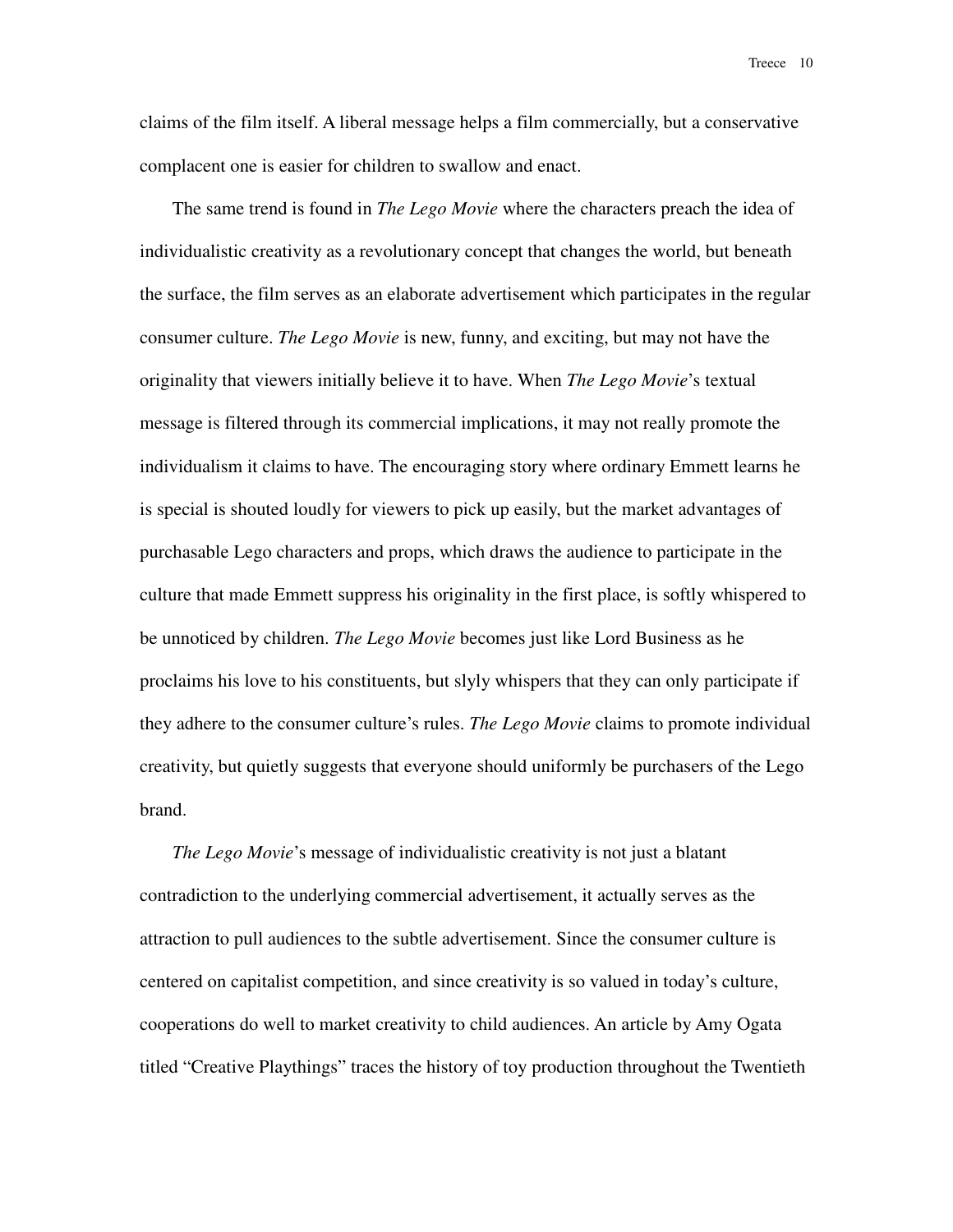Century as companies began to sell toys specifically designed for educational or creative purposes. Toys were advertised to parents as educational, and to children as fun; parents could feel good about buying their child a healthy and stimulating toy, and children could have hours of enjoyment. This marketing strategy has proved to be effective and is still used in toy advertisements. When navigating Lego's official website, it does not take long before one will encounter a few short paragraphs of why playing with Legos stimulates creativity among children. It is almost completely undisputed by scholars that building toys such as Legos do indeed cultivate creativity in children who play with them, but selling creativity as a product through a popular piece of entertainment like *The Lego Movie* changes the equation.

Creativity is marketed because it is such an important aspect to children's healthy development. A creative thinker is able to view situations from multiple sides and transform things to give it a new usage outside of its normal purpose (Howe et. al. 383). This kind of dynamic thinking is known to be valuable in many ways. Employers search for creative minds that are able to solve dynamic problems and preform a variety of tasks. Creativity is also useful in earning scholarships, working through problems, and interacting socially. In a culture where creativity holds such significance, *The Lego Movie* wishes to tell children that they all have unique and valuable creativity. Children can relate to Emmett when their individual creativity is undervalued by their society and peers, but it is popular culture and entertainment that keeps Emmett's creativity stifled in the first place, and it is entertainment surrounding a brand of pop culture that Emmett provides.

It is mostly agreed that creativity is useful to children's development, but whether or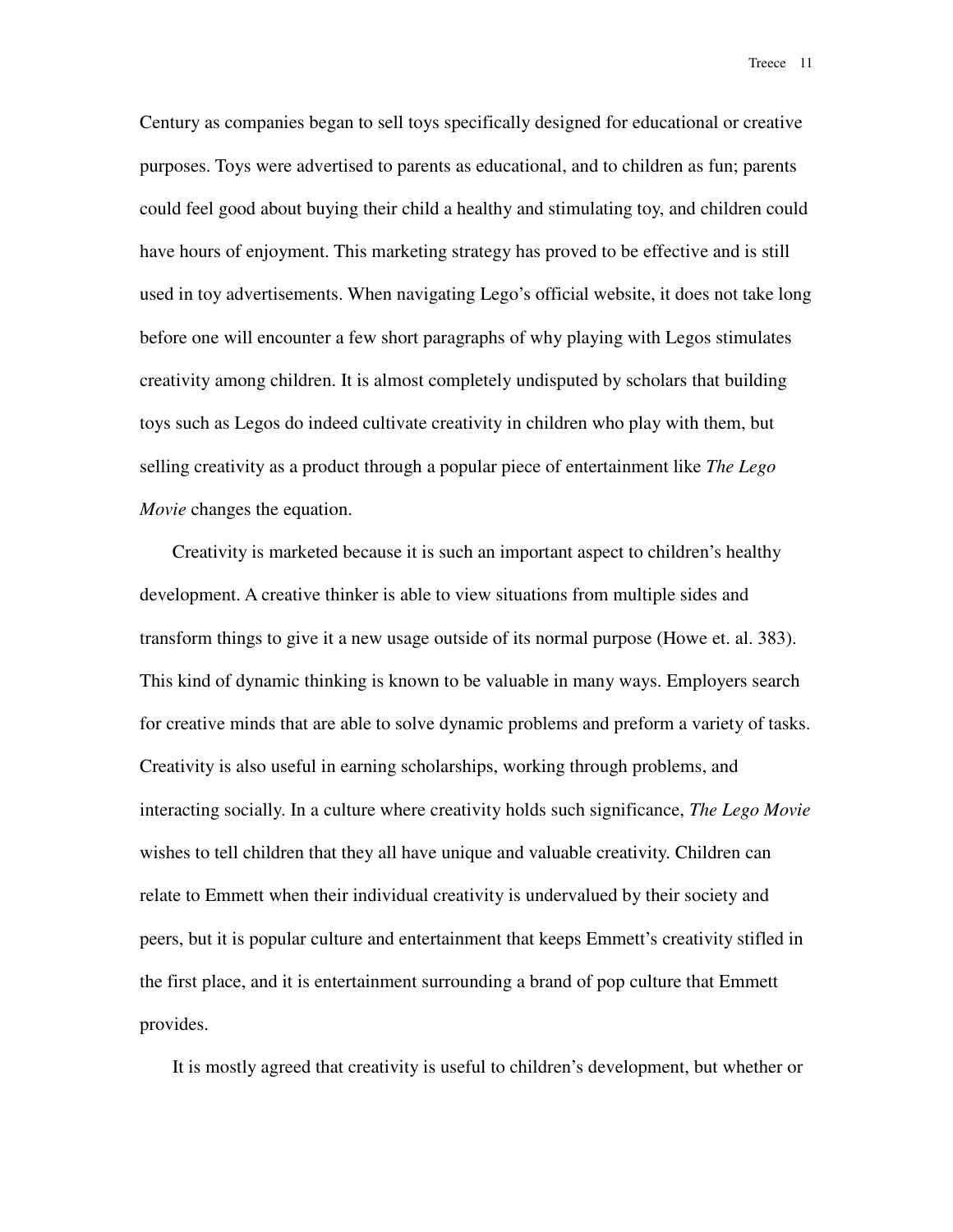not media entertainment is useful to children's creativity is more debated. This ongoing debate is summarized in an article by Patti M. Valkenburg and Sandra L. Calvert called "Media and the Child's Developing Imagination." Some in the childhood development field believe that participation in popular entertainment media provides kids with more material for them to creatively handle. Children will incorporate characters from films and television shows into their creative play and will have the opportunity to understand their culture better through these well known pieces of entertainment, thus children are more able to make distinct contributions to their culture. That is the side of the debate that *The Lego Movie* seems to defend as it provides and incorporates pieces of pop culture into a script that advocates creativity. The script readily includes popular characters such as Batman into its story. But the majority of scholars and professionals believe that media hinders creative development. This side argues that children spend more time consuming entertainment than they do forming their own creative scenarios, and when given toy characters that already have prescribed characteristics, children are bound to those preexisting traits in their own creative narratives. According to this more widely accepted view, a child playing with an Emmett toy is generally tied to the personality *The Lego Movie* has already given them; children are unable to invent a new character for themselves, and therefore are unable to practice genuine originality and creativity.

Both sides of the "Media and the Child's Developing Imagination" debate contains truth. The influence of entertainment can hinder children's originality, but the influence of popular culture will not simply be escaped. Children will have to interact with it. The influence of popular culture seems to keep children in a double bind as they receive different messages from their environment. But the contrary nature of the messages are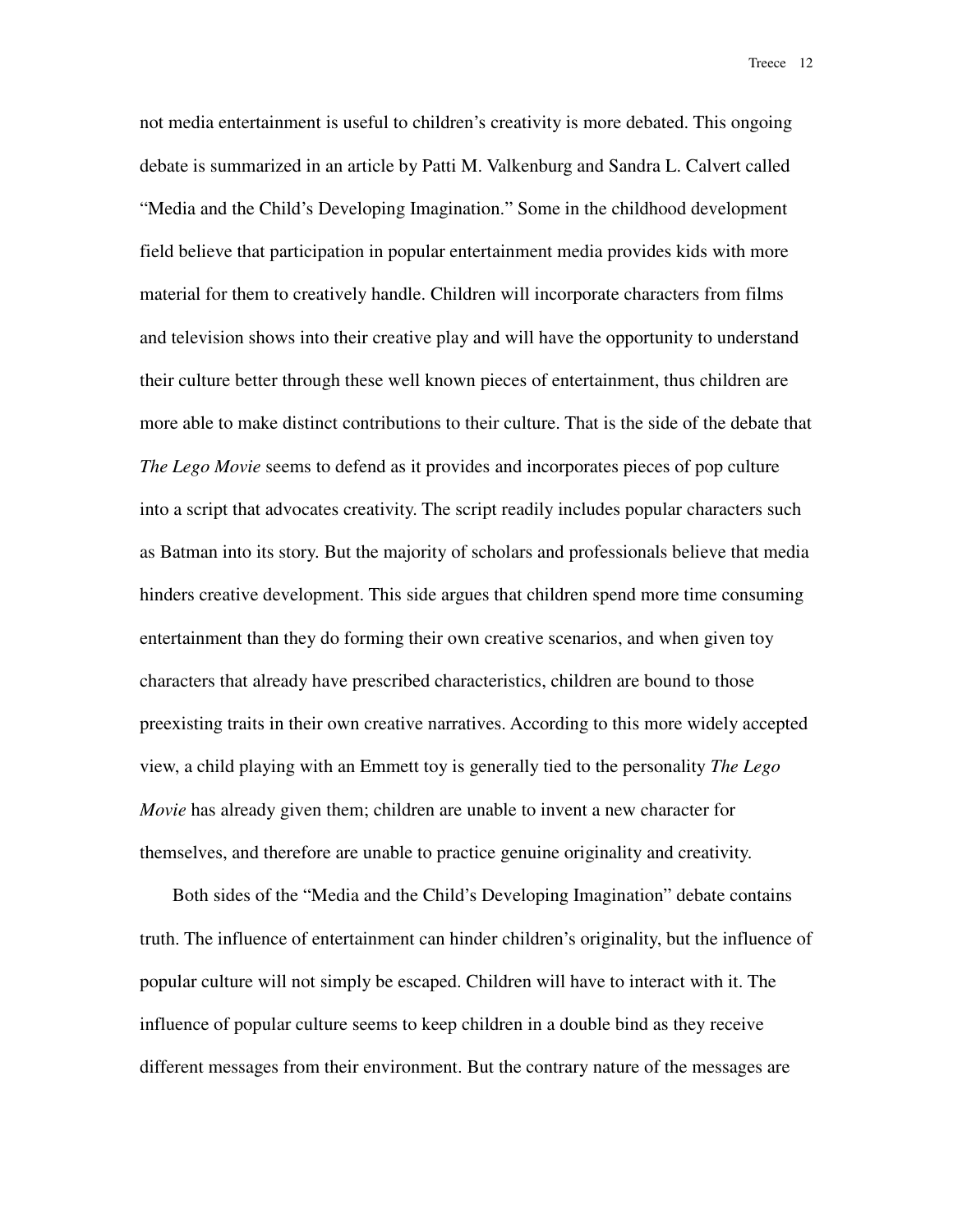often hidden by the consumer culture that is so involved in creating them.

The marketing of creativity is not the only way in which *The Lego Movie*'s text contradicts its context; the idea of individual uniqueness is also incorporated into the advertisement of the film's text. In an ironic mixture, conformity is sold in a package that claims to be individualistic. Several instances in the film suggest that individualism is actually inseparable or identical to the conformity of consumer culture. One of the Master Builders, WyldStyle (voiced by Elizabeth Banks), shuns everything associated with Octan's illusive marketing schemes. She hates every aspect of pop culture and how it fools people into following a restrictive system. But strangely, she is dating Batman (voiced by Will Arnett), who, in real life, has been one of the most popular figures in entertainment for decades. Unbeknownst to her, her nonconformity is tied to pop-culture icons. Likewise, the evil Lord Business is quite subtly equated to the noble Master Builders. Lord Business uses devious "relics" (which are just non-Lego objects like super glue or band-aids) to represent his evil persona, but the leader of the Master Builders, Vitruvius (Morgan Freeman) carries a half-eaten lollipop (relic) as a walking stick. A more relevant example is in the song "Everything is Awesome," which is used to keep the Lego people comfortably happy in Lord Business' society, but is later played over the closing credits and sold to the real-life audience as a pop song. In the same film, the song is both mocked and celebrated; it both brainwashes and unifies people in fictional Bricksburg and in real life. There are a number of other examples, but what they all show is that *The Lego Movie*'s claim about conformity and creativity might not be quite so simple or honest as viewers are meant to believe.

The deepest mixture of these polarities is in the realization late in the film that Lord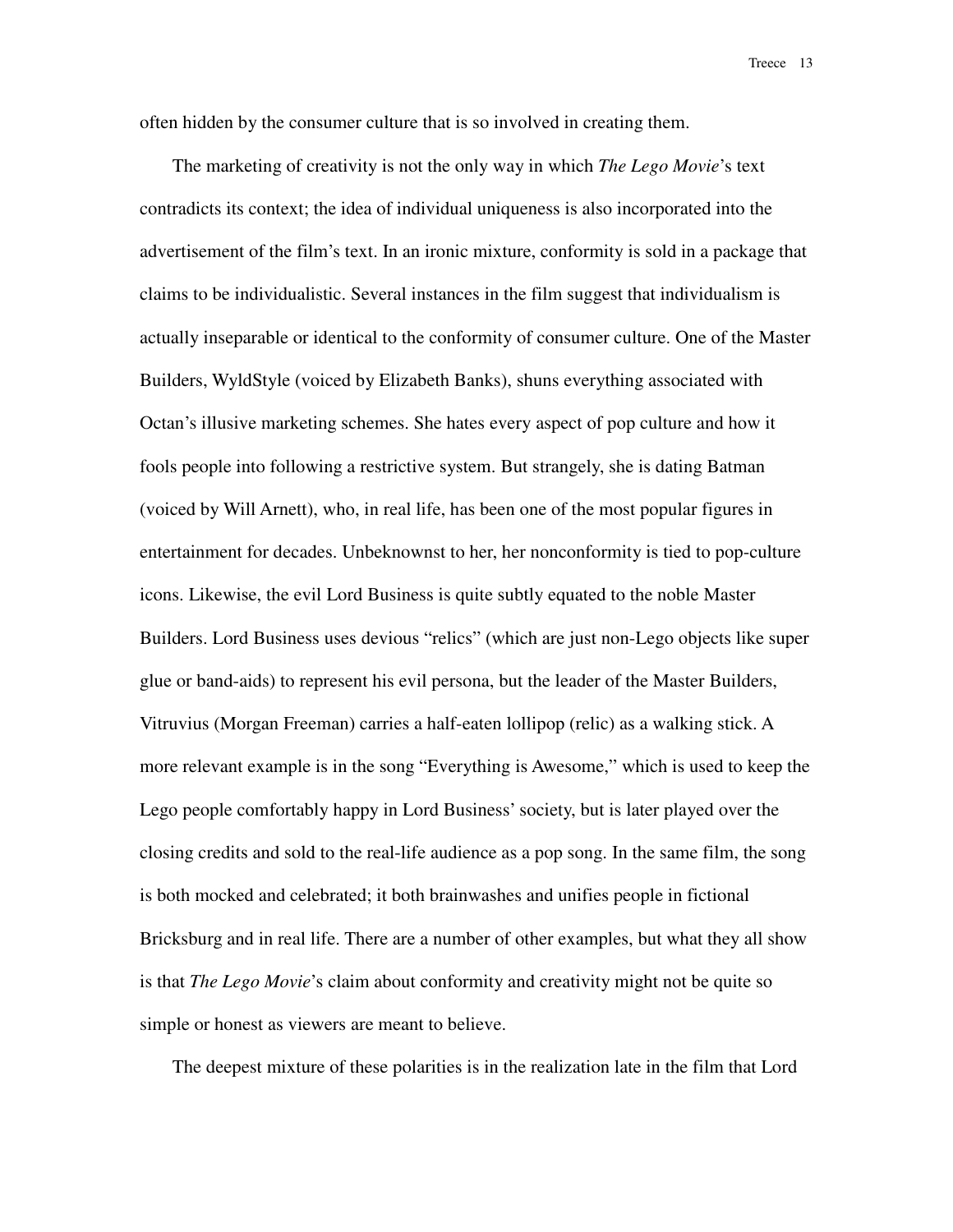Business and the Master Builders literally have a father-son relationship. It turns out that Emmett's entire adventure is really the invented drama of an eight-year-old boy named Finn (played by Jason Sand) as he plays with Legos. Everything the audience watches is the story Finn has created with the huge collection of Legos in his basement. But the Legos do not belong to him, they belong to his father, who has built the city of Bricksburg to be perfect and normal. The Lego city is surrounded by "Do Not Touch" signs to keep Finn away. When Finn's father comes home from work, the audience sees that the character is played by Will Ferrell, the same actor who provides voice of Lord Business. Finn has created Lord Business as a caricature of his own father, who has forbidden him from using the Legos and thus stifled Finn's creative outlet. The Father is stern with his son and begins gluing down the Lego figures while, in the Lego world, Lord Business unleashes his evil plan to freeze the city and end the world. Soon, Emmett confronts Lord Business while, simultaneously, the Father realizes how creative his son is with the Legos. Finn explains Emmett's story to his father, who apologizes, along with Lord Business. The happy ending ensues. But this complicates the narrative that has set up a divide between Lord Business' repressive consumer culture and the Master Builder's cause for creativity and freedom. Now the evil, world dominating, corporation is a father figure to be reconciled with.

In this way, *The Lego Movie* is able to blend the difference between independent creativity and the cultural mandate that encourages children to buy the name-brand products of consumerism. As Emmett presents the emotional climactic speech to Lord Business, he refers to the citizens who have created innovative machines to fight off Lord Business' robots, and says "Look at all these things that people built. You might see a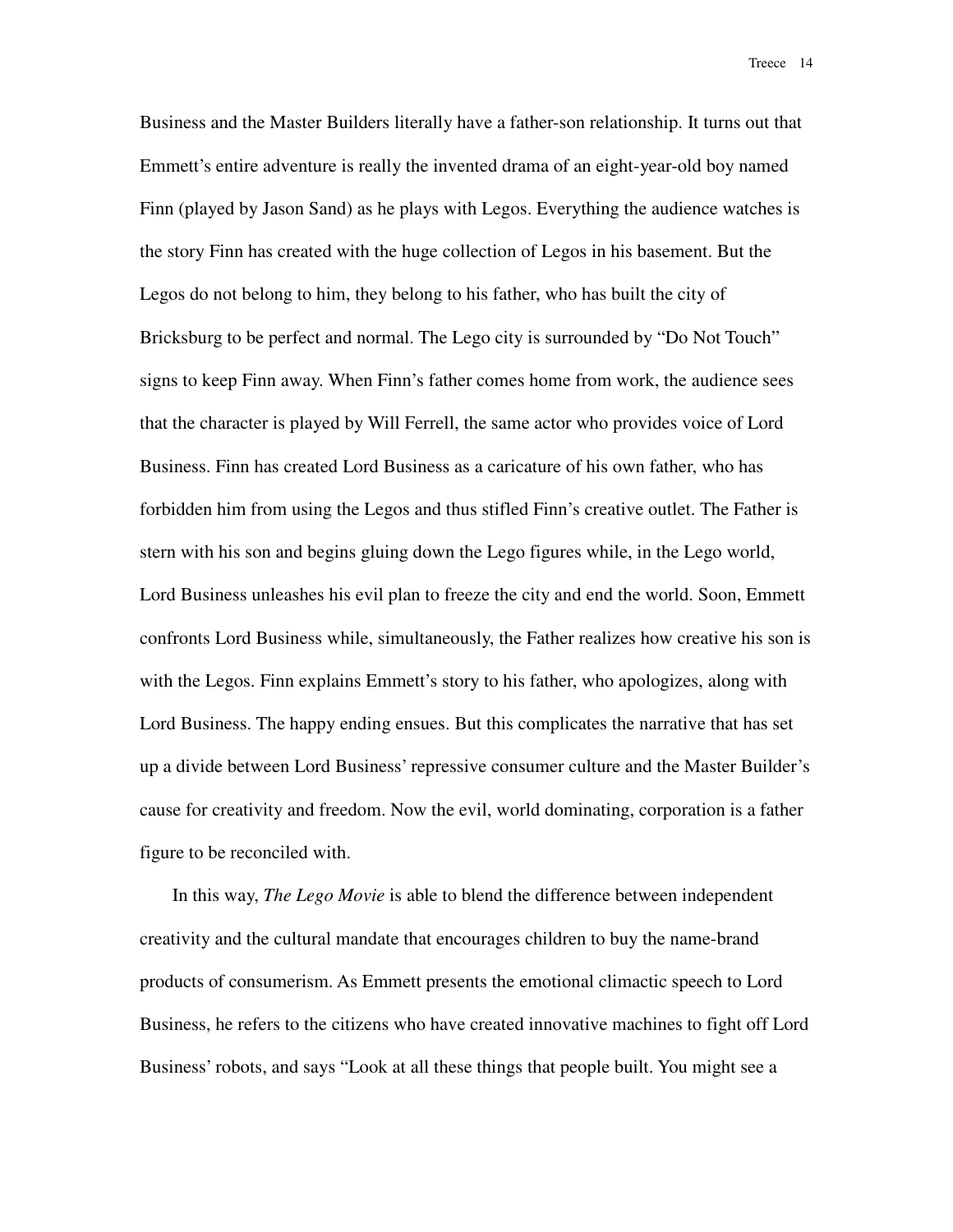mess, but what I see are people inspired by each other and by you, people taking what you made and making something new out of it. . . . You don't have to be the bad guy." *The Lego Movie*'s script becomes slightly clearer. There are still evil corporations that create mind-numbing media and wish to control people's lives, but when given Lego products, children are free to be creative individuals. Other companies might be soul-sucking, but Lego is not the bad guy. Lego can be a creative outlet. Lego can renew a strained relationship between a father and son.

Therefore, the marketing appeal of *The Lego Movie* is targeted directly to the needs and wants of it's child audience, but the commercial aspect of the story is likely to go generally unnoticed by viewers, both child and adult, thanks to the basics of the advertisement strategy known as product placement. Product placement has been used in film and television for decades. A company pays film producers a certain sum of money to have their product appear in the the production so that viewers will see the product and potentially be more likely to purchase it. Sometimes a character will be seen drinking a Pepsi, or sometimes a character will talk about how much she loves to drink Pepsi. Sometimes a character will be made of Lego pieces and will himself be a toy the audience can buy and own. Big brand-name companies spend great amounts of money for such advertisements every year. Interestingly, as shown above, in the case of *The Lego Movie*, it was not Lego who went to Lord and Miller but they that asked Lego's permission to incorporate the product. Lord and Miller did not even use original substances to invent their Lego world but instead limited themselves to use Lego pieces that already existed and were produced in Lego's factories. Even the dust thrown up from the Lego vehicles are real Lego pieces. Lord, Miller, and their team from Warner Bros invented over a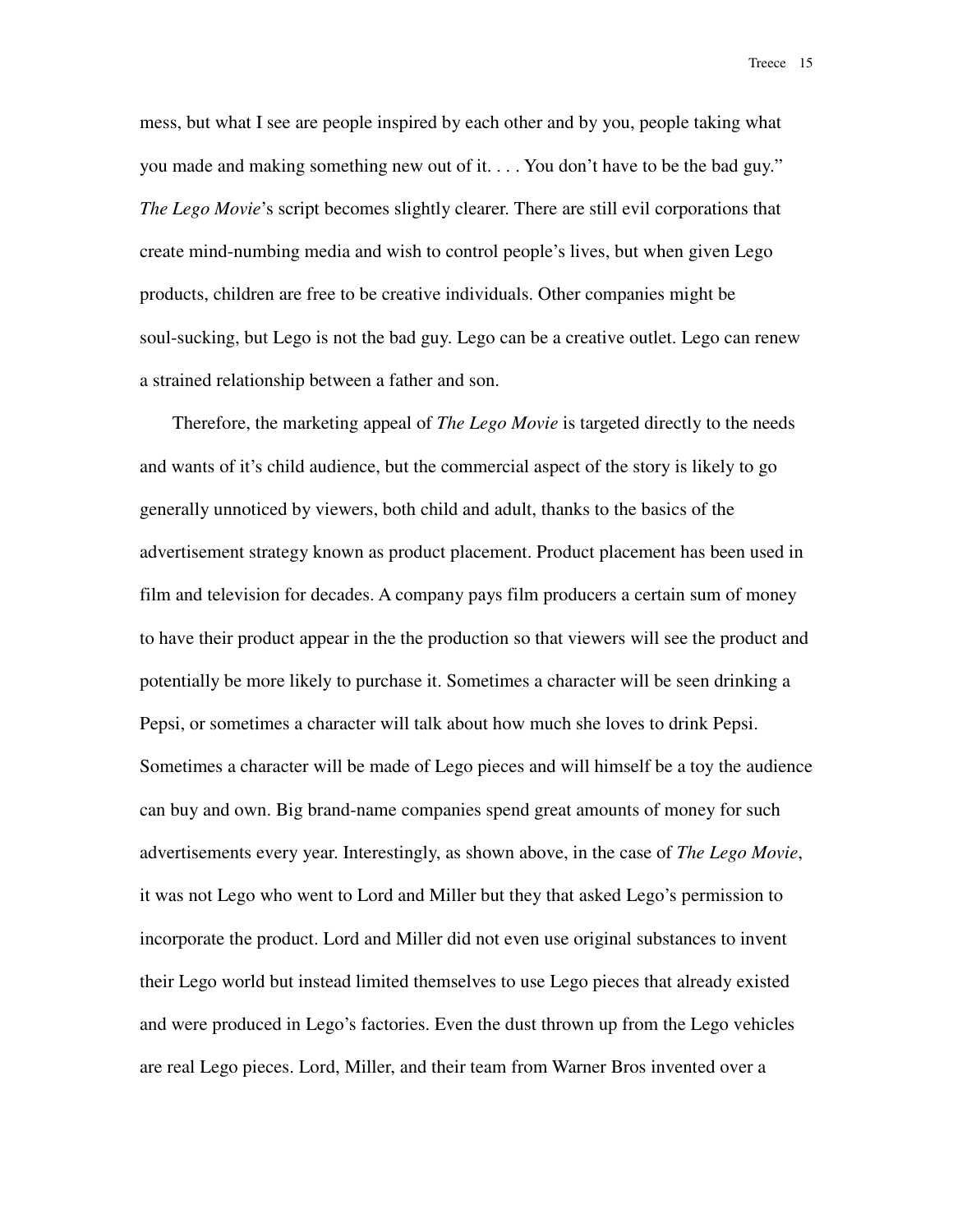dozen new Lego kits that are now sold in toy stores around the world.

Product placement is so effective because viewers often barely notice it is in their entertainment. The dynamics of product placement are thoroughly explained in *The Psychology of Entertainment Media: Blurring the Lines Between Entertainment and Persuasion* edited by L. J. Shrum. If a character drinks Pepsi during a scene, the audience may notice and recognize the product but will not realize that it is an advertisement. The same effect is common even if the character begins to talk about how much she likes Pepsi. The writers of *The Psychology of Entertainment Media* share that the audience will only view it as part of the story, as long as the writers have not made the marketing aspect of the dialogue too obvious. Studies have shown that the majority of audience members prefer product placement to be used in entertainment; the alternative is for the filmmakers to invent a fictional product, which usually interferes with the viewer's ability to see the show as believable. If product placement is used correctly, the viewer will not recognize the appearance of the Pepsi as an ad, but will still be slightly more inclined to buy Pepsi later. In keeping with this trend, *The Lego Movie* does not use the word "Lego" once, aside from the title. The brand is integrated into the story so intricately that it is hard to view the film as an advertisement for Lego, which was Lord and Miller's exact intention. Nevertheless, the advertisement aspect is present in the film, and it is even harder for children to recognize it with the use of product placement.

While product placement is usually unnoticed, many people tend to be apprehensive of it and view it as a form of deception and exploitation. Some countries have laws that require media productions to display a specific product placement logo in any show that utilizes product placement, but citizens of these countries have become so used to the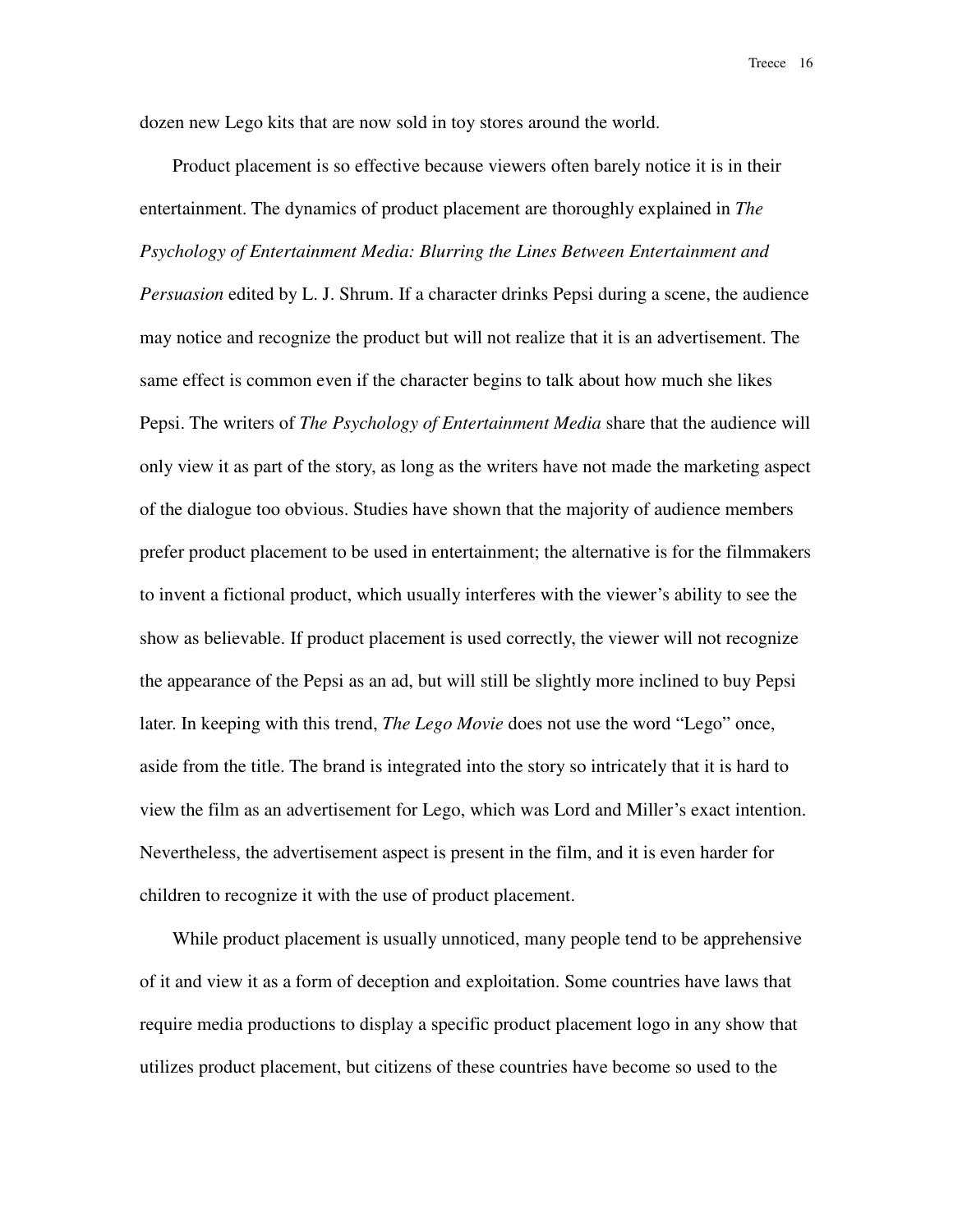logo that it also goes unnoticed. The results of a research study in the *Journal of Business Ethics* by Hudson, Hudson, and Peloza showed that the majority of parents are not comfortable with product placement being used to advertise to their children. Although the study mostly paid attention to the placement of ethically charged products like alcohol or guns, parents expressed dissatisfaction with the lack of awareness media producers provide to show when product placement is being used.

Even though the film's use of product placement suggests a consumerist takeaway, the real meaning of *The Lego Movie* is chiefly dependent on the audience's view of it; if children who watch the film believe it to have a message that assures them that they are unique and special in their own creative and imaginative way, then that is the message that should receive the most attention. Even if there are portions of *The Lego Movie*'s script and brand that seem to be deceptive advertisement, the portions of the film that children actually absorb and apply to their behavior are the ones that are most important to any conversation about the film. After all, most pieces of art have deeper implications that can be interpreted to form a questionable result for their audience, but that does not actually make the art itself harmful. *The Lego Movie* argues quite blatantly that everyone is unique, special, and holds valuable creativity, but the aspect of the film that advertises and supports consumer culture is more subtle. It seems that Emmett's uplifting message speaks louder than the underlying propaganda for consumer culture, so the most direct inference is that children, who will most likely not notice the subtler message, will hear and follow the louder, more positive one. That is what the directors' intention was; perhaps they were correct.

This question calls for an investigation of how children find meaning through both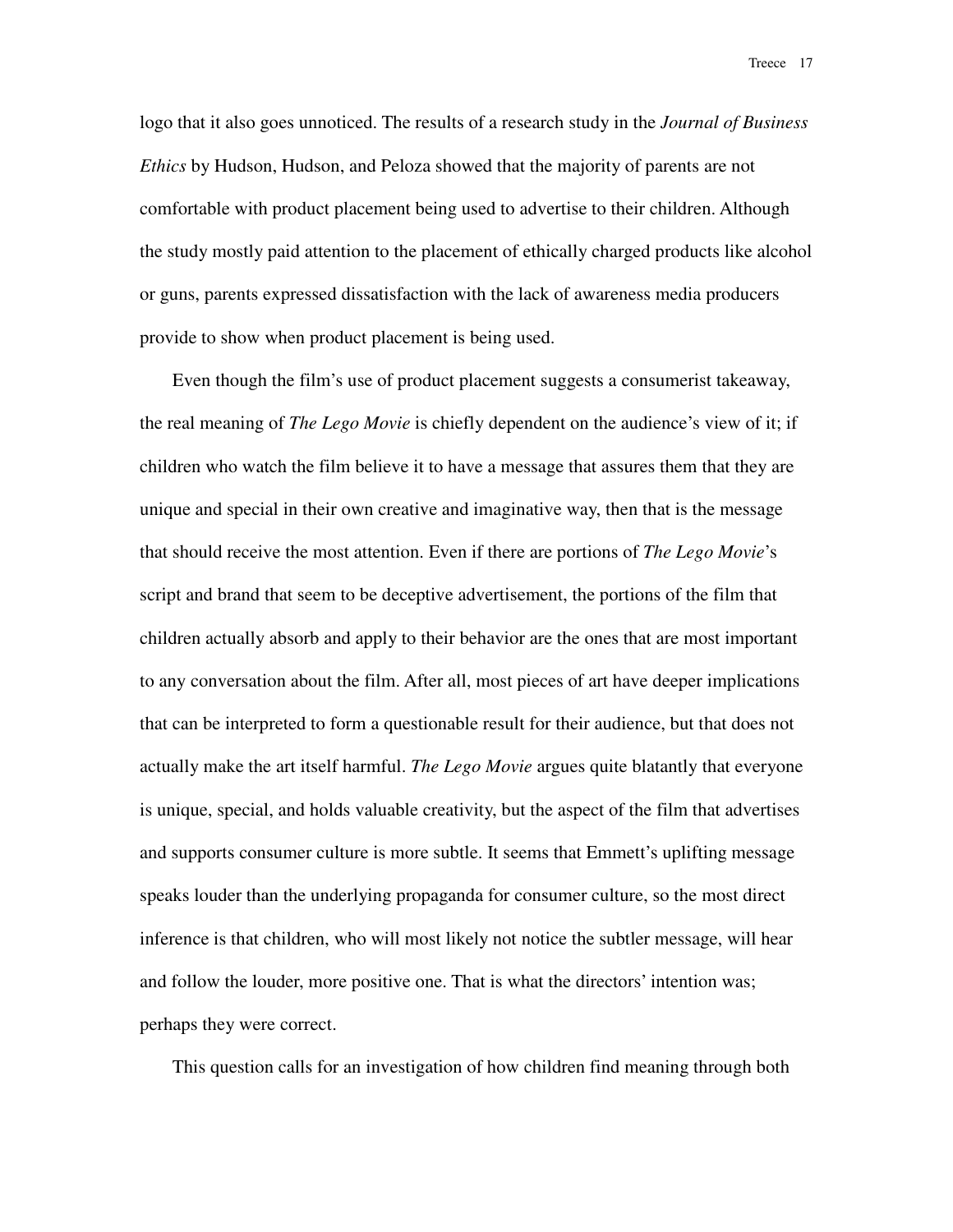their entertainment and the personal experience of their everyday lives. Quite a bit of research has been done to find out what messages children learn from the entertainment they consume. One study that is very helpful to this topic is titled "Be Kind to Three-Legged Dogs: Children's Literal Interpretations of TV's Moral Lessons" by Marie-Louise Mares and Emily Elizabeth Acosta. The researchers surveyed a large number of American children who watched an episode of *Clifford the Big Red Dog*, a children's television show. To an adult viewer, the episode's moral message is quite clearly one of accepting those with uncommon handicaps; in this case, the characters meet a dog with only three legs. After watching the episode, children were questioned on what they believed was the moral of the story. Mares and Acosta's study discovered that only a small minority of the children accurately comprehended the moral lesson of the show. Even though the point of the story was stated clearly by the characters' actions and words, most children watched the episode and concluded that it was simply a show about dogs playing together. If the discoveries of this study are carried over to *The Lego Movie*, then children do not perceive much meaning just from the film's storyline. Other factors need to be investigated in order to deduce exactly what children learn from consuming entertainment, if they learn anything at all.

While the textual interaction of the children in the *Clifford* study is telling, the interaction between a child and his culture occurs on a more pragmatic level; therefore, we require more pragmatic information on the way children receive and interpret the branded characters of consumer culture. A survey from 2005, reported by Kristen J, Anderson and Donna Cavallaro, asked children who they considered their role model. The research was specifically geared to weigh the importance of parents versus pop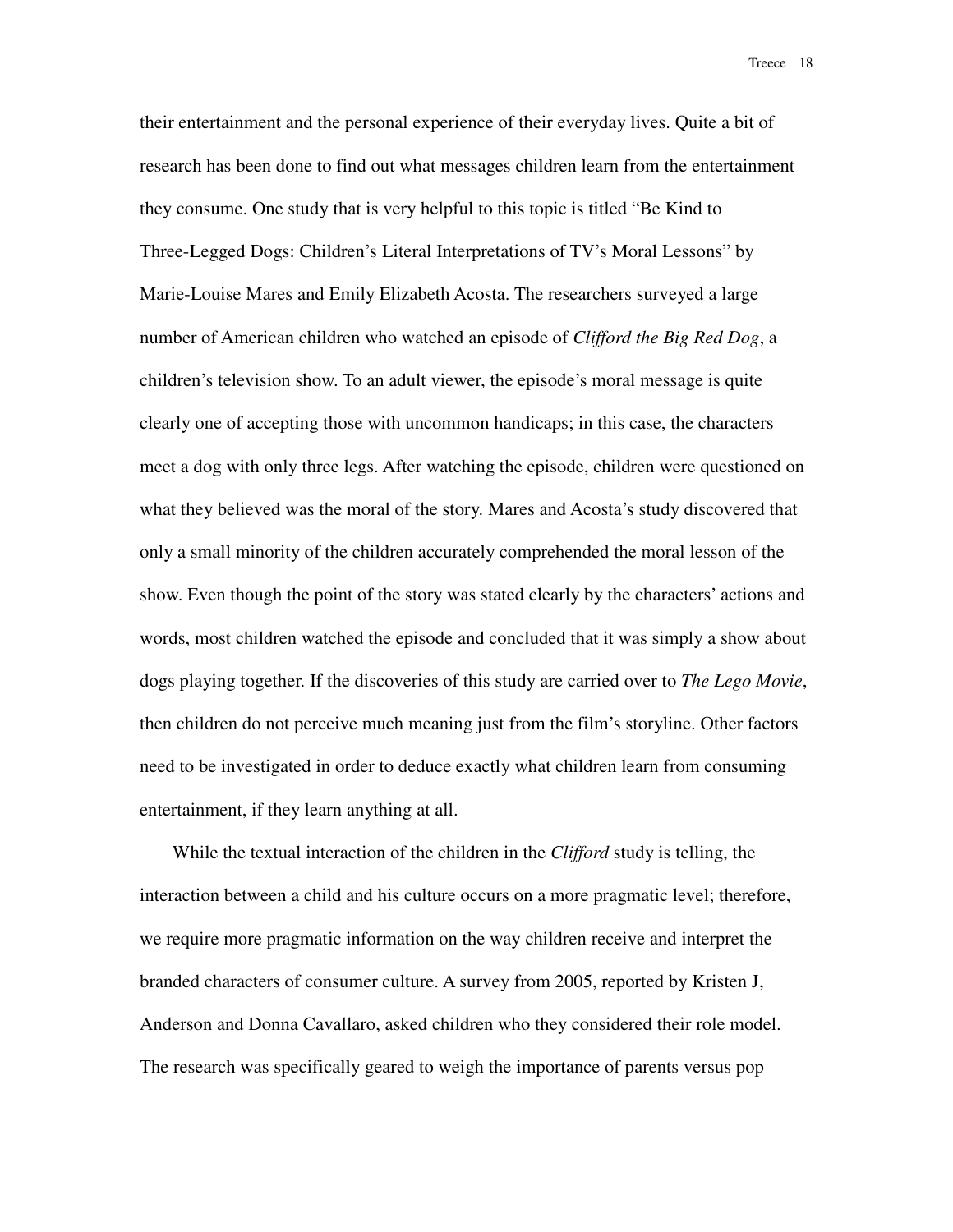culture figures in the minds of children. The results of the survey showed that more often, a child will identify a parent or teacher as a role model rather than a media figure, but entertainers such as actors or athletes were a close second. In the case of this survey, it seems that children realize the inferiority of pop culture figures in relation to real-life relationships. But children's ability to form thoughtful, dynamic answers when asked to explain why they had chosen their role model was not as impressive. Children picked role models for quite simple reasons; parents were chosen for their parental qualities while athletes were picked for their athletic abilities and superheroes for their superpowers. The statistics gathered from this survey shows that a child will most likely give the answer he or she believes is expected, rather than form an original perspective on an issue. This strategy of making decisions and giving answers about preferences is not really uncommon for children - it makes them feel normal, it takes unwanted stress or pressure away, and it keeps them from having to think too much. From this basic dynamic, it can be seen that (one) children feel pressure from their culture to conform, and (two) children are therefore likely to choose the path with the least amount of original thought, much like Emmett at the beginning of the film. Most children do not appear to think dynamically (creatively) about pop culture icons.

This reluctance or inability to articulate the effects and impressions that consumer culture entertainment has on children shows that more than verbal testimonies are needed to truly see how children come to understand meaning. The marketing strategy of product placement inherently assumes that child audiences are generally unable to distinguish the deeper implications of a film or show. Children's voices on situations like this are vitally important and must be heard, but they cannot be the only source since misunderstanding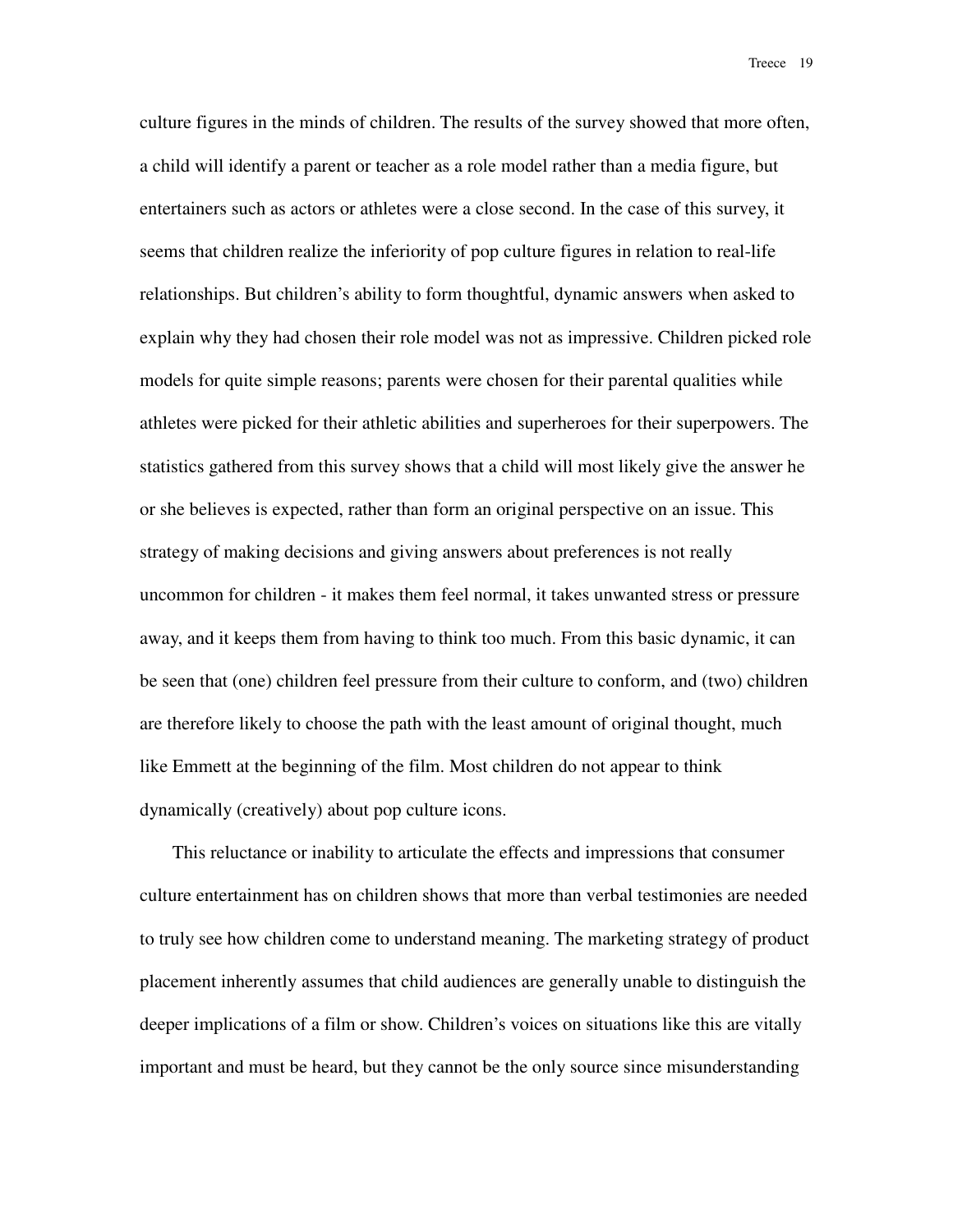of subtle cultural effects must be assumed. Children have a very real need to be accepted by others and by their culture, which helps advertisers and entertainers sell their products under the guise of heartwarming stories. So a young fan of *The Lego Movie* might be able to recite Emmett's inspiring speech and conclude that everyone is special and holds valuable creativity, but whether or not the lesson has fully registered is something entirely different. In order to see what messages children really learn from their entertainment media, the norms of children's actions and behaviors need to be observed. The question must be approached in a less direct way than asking kids what is the moral of the story. Therefore, research that examines children's creative practices and their responses to marketing is needed to discover which aspect of *The Lego Movie* reaches children more effectively.

In trying to uncover the true thoughts and feelings scholars of child development and psychology actually look to the same area of children's lives that *The Lego Movie* highlights: playtime. Just as Finn plays with his toys and constructs a narrative that communicates meaning to his father, scholars have spent much energy researching how children naturally use their imaginative play to reveal their inner thoughts and feelings. Specialists in child psychology even employ play into therapy to gain a better understanding of how children really feel and think (Lin Shi). Many believe that playtime brings children to their basic originality in a way that is natural to them, thus revealing their genuine thoughts and feelings. In play, children are given the opportunity to create their own environment with their own rules; while their creations will inevitably be informed by certain influences they encounter in their lives, they do not have to speak on adult terms the way they are asked to in verbal surveys. This kind of research has the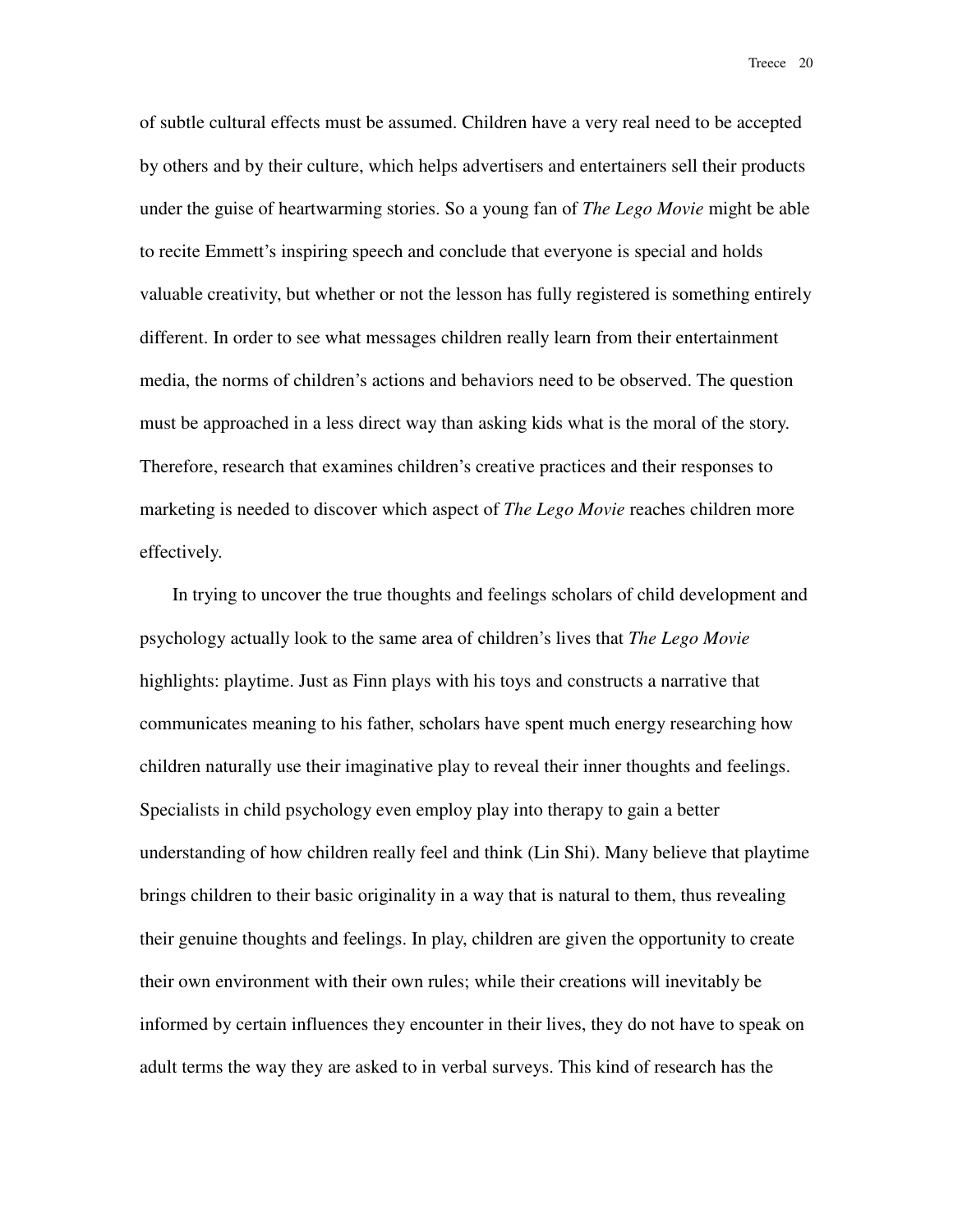possibility of uncovering a different layer of children's ability to form meaning from the influences they take in from pieces of entertainment like *The Lego Movie*.

One of the most recent studies on children's means of communication through imaginative play was published in *Early Childhood Education and Development* journal and has the abbreviated title, "Everything's Upside Down." The researchers, Abuhatoum and Chang-Kredl, observed seventy pairs of siblings with a toy set specifically designed to cultivate creativity, much like Lego toys are meant to be. Without intervening in the children's play, researchers gathered data on how children communicate ideas and display creativity. The final argument was that a creatively-minded child will be able to think of certain objects outside of their usual context or uses. A creative child, for instance, might pick up a block and call it a piece of pizza. It is also quite normal for children to form certain narratives with their toys, much like Finn does with his Lego characters. But the creativity observed in the children of "Everything's Upside Down" is partially due to the nature of the toys which the study provided. The toy kit was a neutral, farm themed set. While the toy was probably produced by a major toy company, it was not tied to any pop-culture icon to enhance its appeal. As the majority of scholars believe, it is the addition of entertainment figures in pop culture that hinders creativity more than cultivates it. Children's creativity can be found in a neutral toy like in the "Everything's Upside Down" study. They already have the qualities that make them special,showing that individual creativity cannot really be sold to children. This suggests that the true message of *The Lego Movie* is more connected to adherence to consumer culture than to an inspirational message of individuality.

While the film has major commercial advantages, Lord, Miller, and The Lego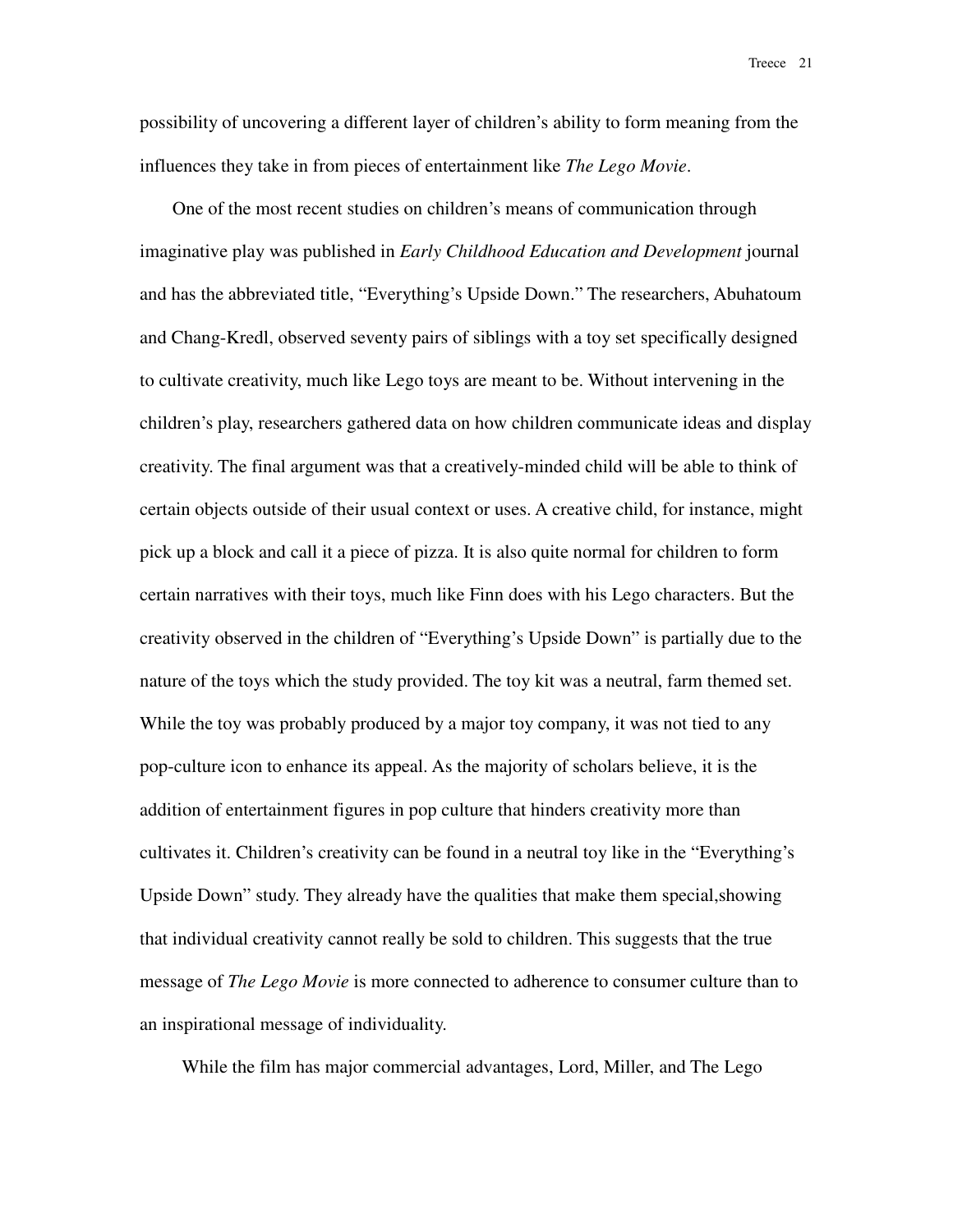Group do not share Lord Business' maliciousness; they genuinely want to celebrate creativity and provide quality products that promote healthy imaginations in their customers. The film is an excellently produced piece of entertainment and art that hopes to emotionally inspire children to embrace their own form of individuality. But while the "everyone is special" message is told in a way that makes it seem new, it is really a tired theme in children's literature that has not been shown to truly change the way children use imagination and creativity. Lord and Miller do not need to be harshly blamed for any contradictory implications in the film since the kind of binaries in this film happen everywhere. But while these self-contradictions are common, many viewers, especially children, are not very aware of them. While Lord and Miller satirize Lord Business' repressive, robotic, consumer culture, they themselves do not seem to be able to escape participating in the consumer culture they work in. The film's efforts to expose the problems of popular entertainment are undone by its association with such entertainment, and its attempt to expose consumer culture are undone by its association with a popular consumer brand.

Nevertheless, the marketing advantage of *The Lego Movie* works and The Lego Group has experienced huge amounts of sales; the power of entertainment media is truly influential to children within a consumer culture, but concerns lie within the way entertainment media influences the way children perceive their world. *The Lego Movie* is bound to make thousands of children want to have Lego products. They will watch the movie, see the fun colorful images, and want to have their own Emmett figure complete with a double-decker couch. Hardly anyone would say that it is wrong for kids to want the toys that appear in their favorite films, but certain problems could arise when children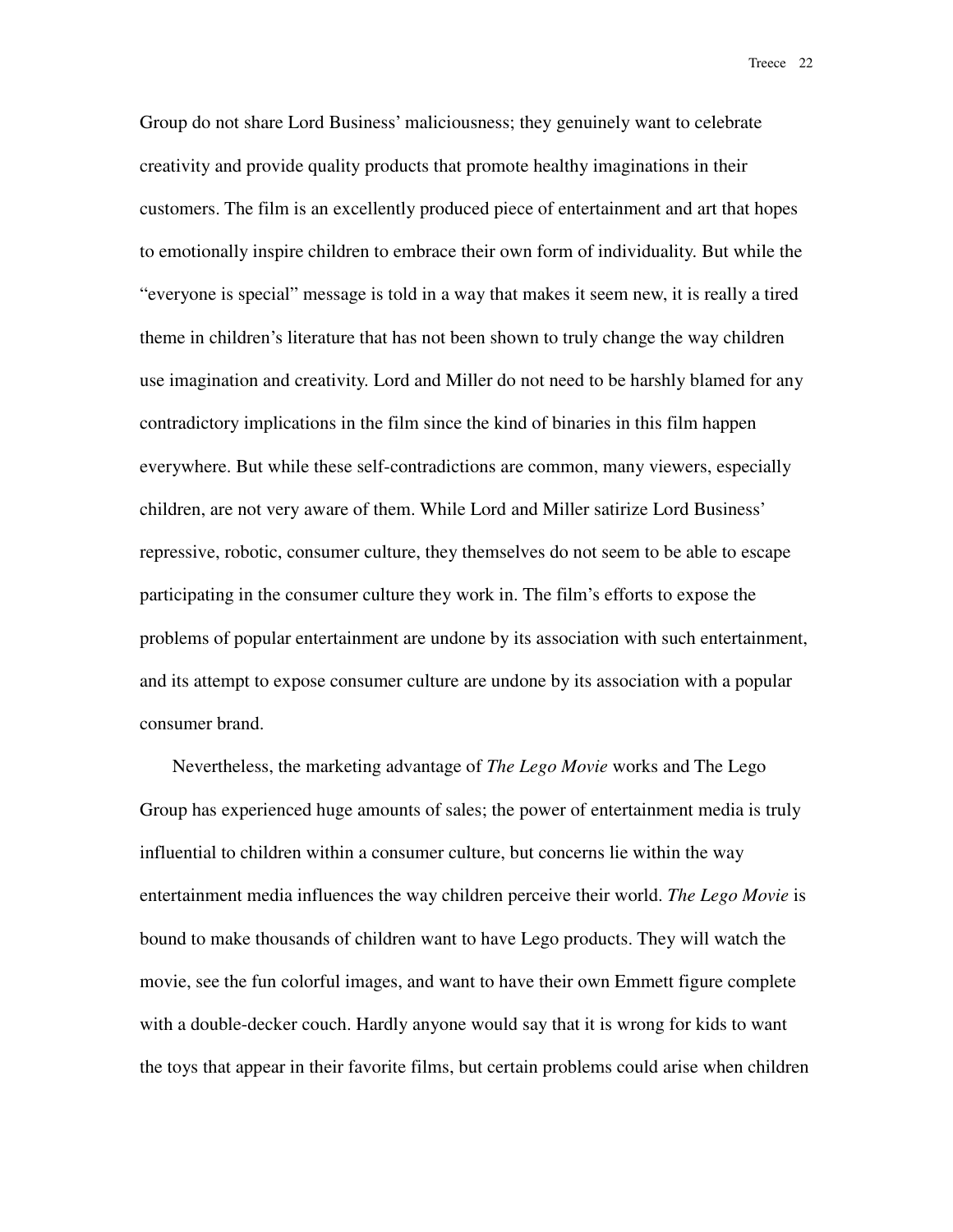are too strongly encouraged to buy specific products. For instance, Lego kits are not cheap. An average-sized Lego kit will usually cost thirty dollars or more. Finn's father must have spent thousands of dollars in order to accumulate the vast Lego collection in his basement. Even though children do not have jobs and therefore rarely have money of their own, marketing specialists have targeted children more and more over the years. In today's consumer culture, children are marketed to with the same strategies and fierceness as adults. *The Lego Movie* is no exception. It may not have been the filmmakers' intention for the film to meet the needs of a consumer culture that aggressively teaches children the importance of consuming entertainment and brand names, but *The Lego Movie* carries the effects of consumer culture as much as every other form of popular entertainment in the modern world. Scholars and researches have begun to look into the ways children view their world living in consumer culture. When children are encouraged to buy products geared specifically for them, they are invited to participate in the consumer market in order to fit into the pop culture created by the media. The large scope of the consumer culture touches their creative abilities, as already discussed, but more importantly, it effects their view of family, and their view of themselves.

Many scholars of child psychology are worried how advertisers and entertainment media affect children's ways of viewing both themselves and their position in their world as participants of consumer market. Children are placed on an equal level as adults in the consumer culture, they are marketed to as buyers of certain products. Because of this, the difference between child and adult is less distinguishable to children who are too young to view their lives under very many different dynamics. There is then the possibility that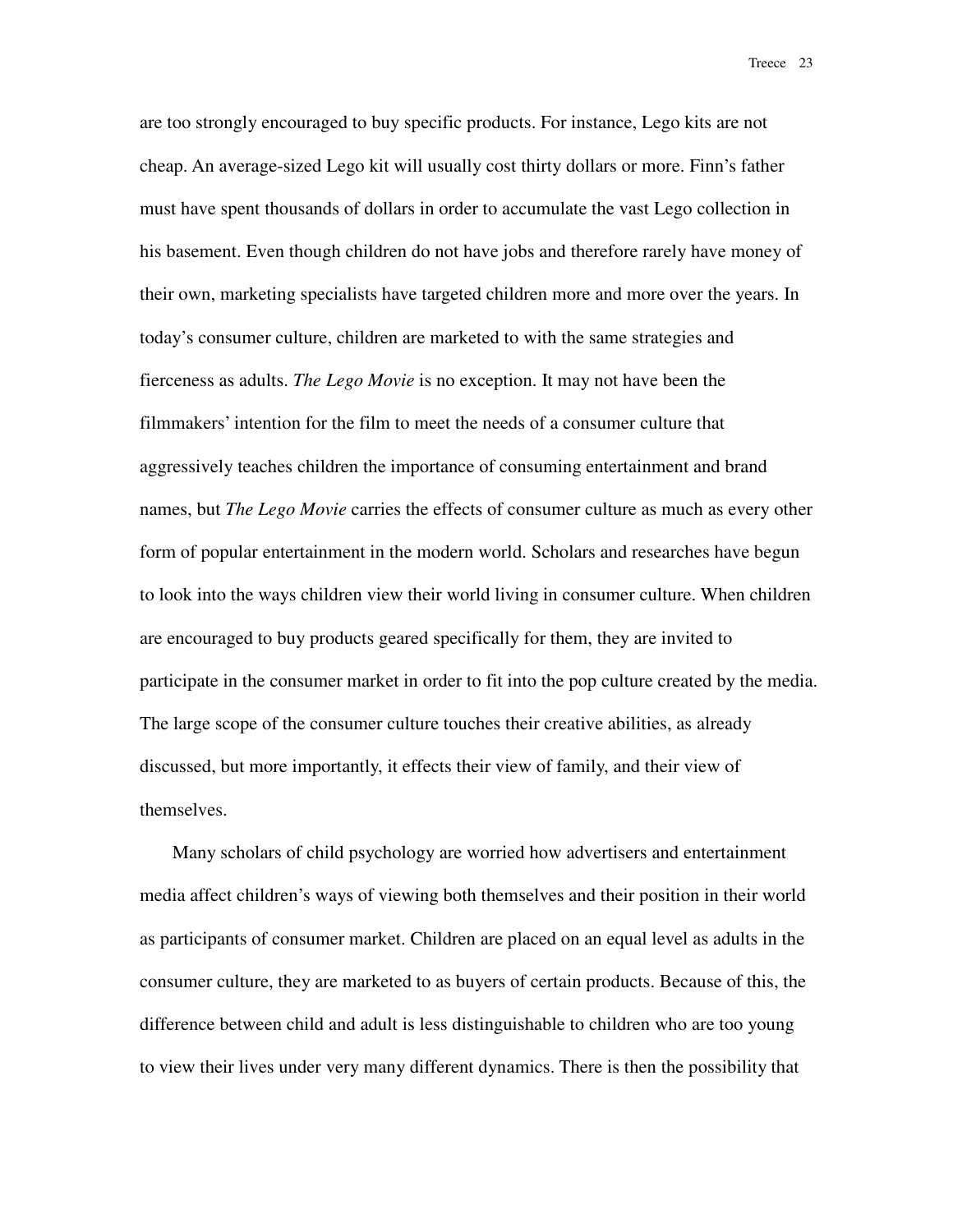children receive the impression that they are perfectly equal with adults or that they need to become more like adults. This urgency to adult has been examined by many scholars, but a good representation of this theory is found in an article by Iris Shepard titled "Representations of Children in Pixar Films." Shepard's study directly pertains to children's relationship with their entertainment media as she examines the films of Pixar, a popular film studio that exclusively creates family-friendly movies. Most often, Pixar films (and children's films made by other studios as well) portray protagonists with adult-like characteristics and struggles. The characters may be animals or cars, but they are almost always distinctly adult and face troubles that relate to finances or parental responsibility. These movies still carry themes that teach children important truths about things that they may deal with in their own childhood contexts, such as love, teamwork, jealousy among peers, or creativity. But Shepard believes that the adult protagonists may cause children to resent their childhood. According to her, these films might marginalize children for whom and what they really are as children; they may feel pressure to to grow up as quickly as possible, which, for a young child is not a realistic or necessary feat.

In a book titled *Kinderculture: Mediating, Simulacraizing, and Pathologizing the New Child*, Shirley Steinberg further analyzes the way modern culture has begun to pull children further away from childhood as they expect it to be and brings them closer to a premature and unattainable adulthood. In explaining the book's theory of "Kinderculture," Steinburg shows how today's consumer culture specifically markets to children with childlike objects such as toys or children's films. But in being treated like a consumer capable of making decisions about cash purchases and cultural popularity, they are pushed towards a type of adulthood that doesn't quite mix with the societal image of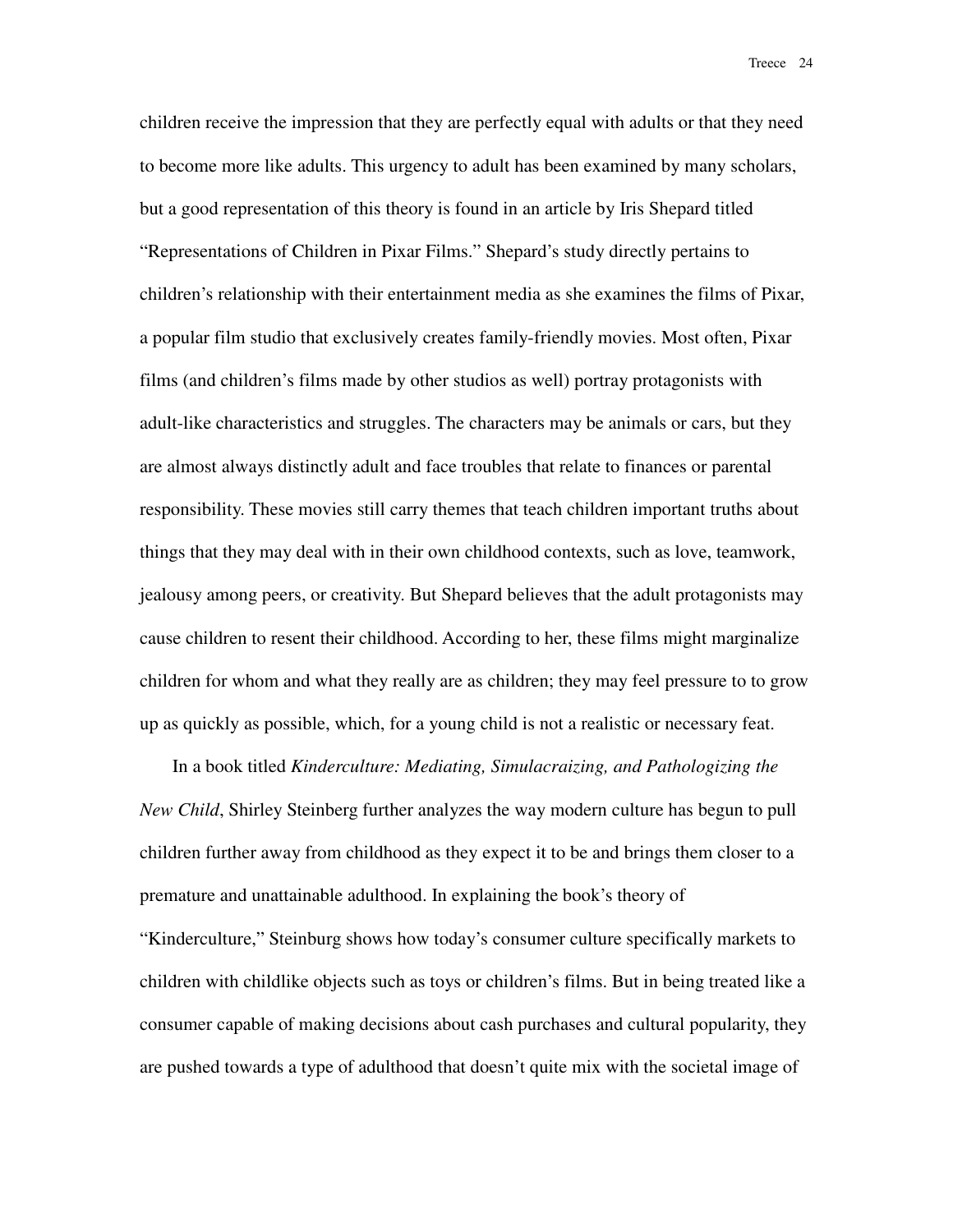childhood. Children are told to be a kid but are still pulled towards a pseudo-adulthood. The message is subtle and confusing, but sells products of pleasure and entertainment.

Shepherd and Steinberg's theories may seem rather harsh on the children's films that are widely known to be fun, entertaining, and uplifting, but it sill holds truth, even when used to examine *The Lego Movie*. Finn is actually the only child to appear in the film; the other Lego characters, which he invented, are all adults. Emmett has his own apartment, car, and job as a construction worker. Given the better developed Lego characters' attraction as hilarious and fun, children are more likely to want to identify with them, which means they are more likely to want to own Lego Movie figures of their own. They want to buy the products seen in *The Lego Movie*, so they want to have money like adults. The normal societal position for a child does not have the same benefits that lead to a direct ability to acquire consumer goods. While the film teaches a message of individual creativity, which is something children can already achieve, the message is taught under the context of Lego products. Finn is a believable child with childlike concerns surrounding his toys, his relationship with his father, and his ability to think creatively. But Finn has access to more Lego blocks than most children (and adults) would ever be able to acquire. Finn is allowed to be creative and childlike, but he can only do so with his father's vast collection of Legos. In *The Lego Movie*, creativity is not achieved by any resource other than Lego.

Many scholars, critics, and parents who fear that the consumer culture has exploited childhood and created unhealthy identities for children. As far as the audience sees in *The Lego Movie*, Finn's entire identity is based on the Lego products in his basement. They are his creative outlet, his means of communication, the center of his relationship with his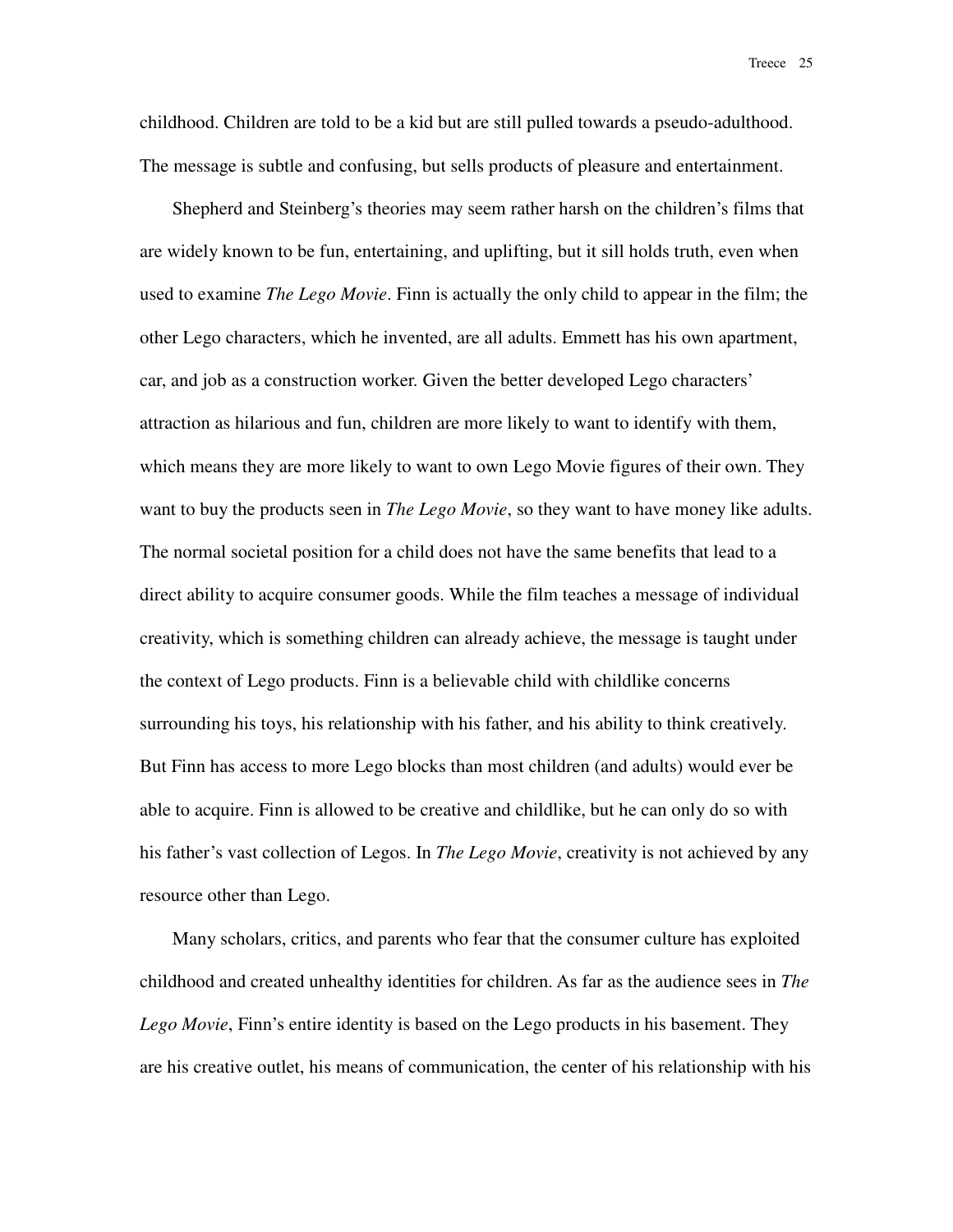family, and the occupants of his spare time. While it is Finn's mind that invents Emmett's need for a self-determined identity and make Lord Business see the value of letting people be unique individuals, Finn can only practice such ideals for himself if he has Lego. In the end, The actual implication is contrary to true individualism. *The Lego Movie* claims to be in support of individuality and creativity, but equates imagination and creativity with Lego toys.

Just as Finn's creative ability only functions in the context of the Lego brand, so does his relationship with his father. This is an even greater concern to be considered when analyzing the deeper implications of *The Lego Movie*. Because Finn uses his creativity to communicate to his father his discontentment with the way the Legos are monopolized, their relationship is repaired. The entire father-son relationship hinges on the way the Legos are used in their household. Before the father learns of Finn's resentment towards him, their relationship is rather cold. The Father speaks to Finn gently enough, but is stern about how Finn is not to play with the expansive collection of toys in the basement. Finn tries to directly tell his father that his rules are unreasonable, but his voice is not heard. Finn's Father only realizes that his behavior is wrong when he sees Finn's imaginative creativity. After they reconnect, they play with the toys together like friends. The restoration of their relationship is only possible with the use of Lego toys. Here *The Lego Movie* implies another message about children's identity while it offers just a bit more advertisement for the Lego brand. The implication is that parents who do not let their children play with Lego products are mean and cold; an implication that child audiences are subject to when they watch the film. Finn's father does not redeem himself until he gives Finn full access to the collection of Legos that had to have cost thousands of dollars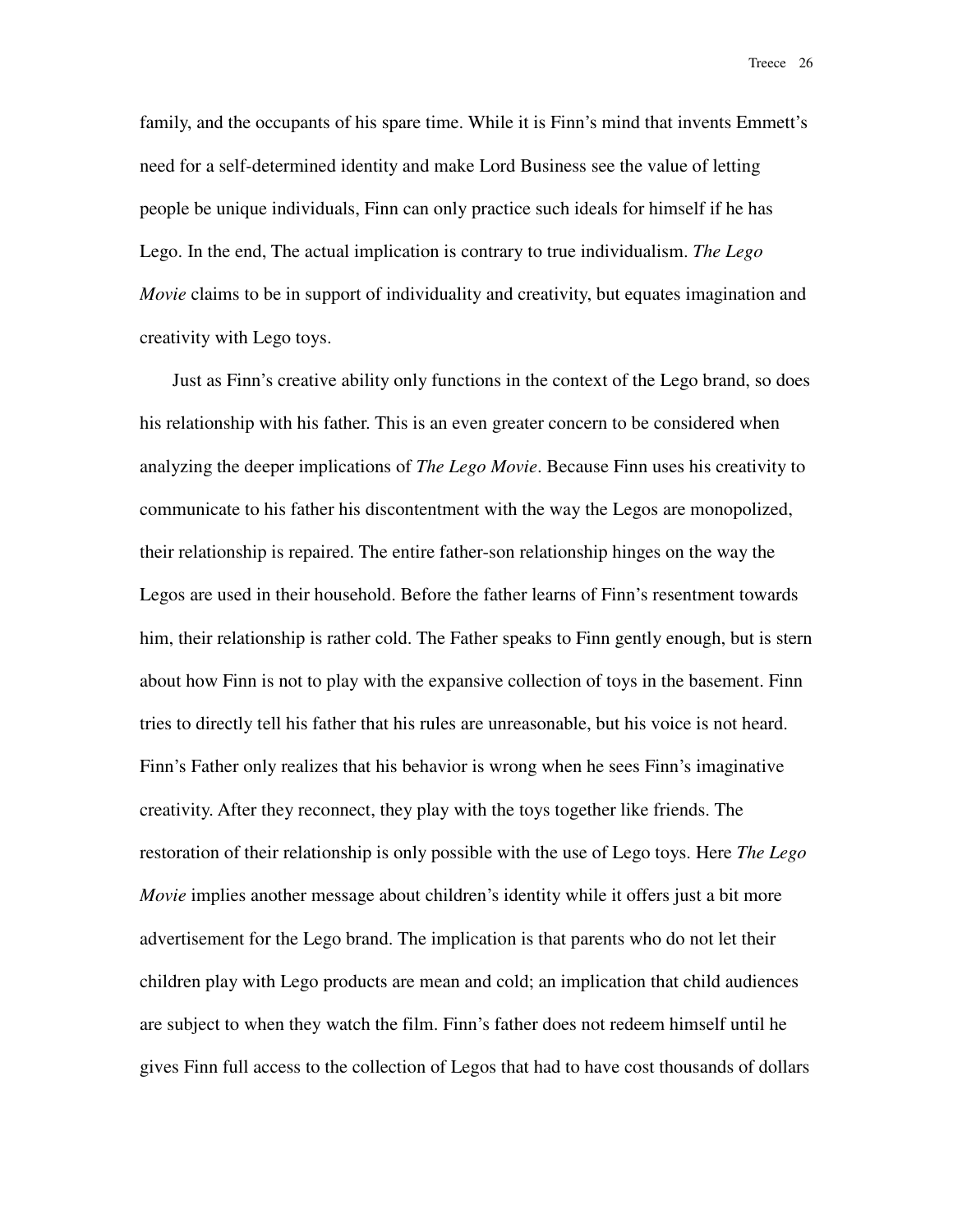and took years to accumulate. This type of representation of family is what professionals child development find the most alarming in popular entertainment. According to scholars like Joel Bakan, studies have recently been showing that children's images and expectations for their parents and families are formed by portrayals in the media rather than being based on real, truthful parent-child roles. Bakan believes that as entertainment has been marketed specifically for children and sequentially formed their ideas of their lives and parents, children now "expect everything to customize around them, including parents" (51). Finn needs Lego to be creative, but he also needs Lego to have a good relationship with his father.

The split between *The Lego Movie*'s encouraging, heartwarming story, and it's implicit marketing raises real concerns once it is understood how the film really communicates to children. The ultimate object of value is Lego since it is the medium of creativity, individuality, good relationships, and fun. But this compliance to consumer culture's agenda does not make *The Lego Movie* unsuitable for children; it is still a remarkable film with excellent animation, humor, and story development. The problem of *The Lego Movie* is so unsettling because it has features that are really great for child viewers, but other aspects are potentially unhealthy. And as discussed previously, children are unlikely to notice this division. Therefore, some kind of action must be taken to make children more aware of the entertainment they consume for themselves. In order to make *The Lego Movie* meaningful to its child viewership, the subtler sides of the story need to be addressed by people who are able to communicate to children on a more direct and intimate level than the film is able to by itself. For this to work properly, children need to be worked with and taught by people whom are trusted by individual children and by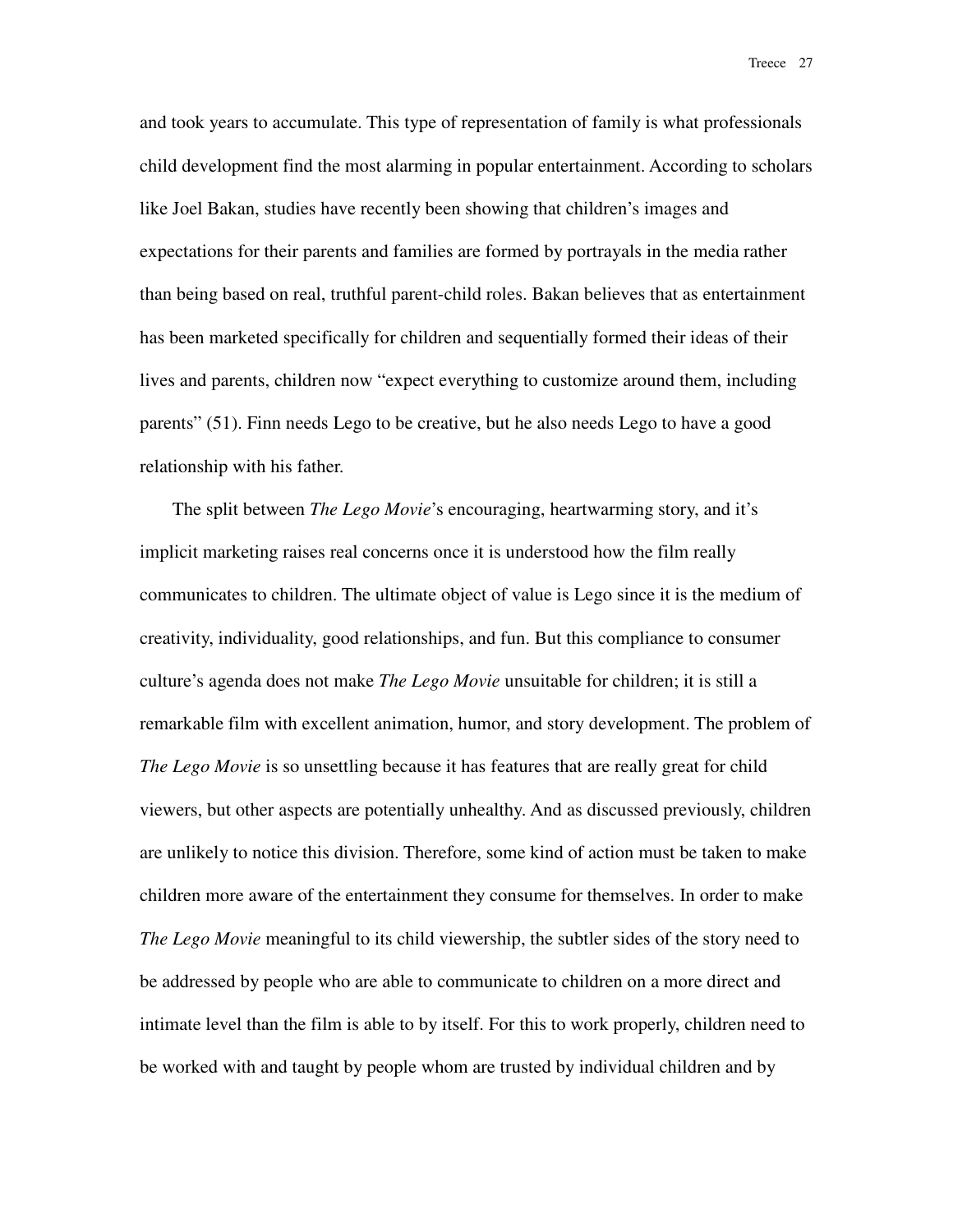whom the children are well known. Scholars and artist are able to communicate dynamically and creatively, and teachers can educate children for certain amounts of time, but the requirements needed to suitably help children understand an honest view of their world are best filled by parents.

More specifically I would like to argue that Christian parents need to put forth efforts to teach their children how to properly assess the implications of entertainment media. Christians should be especially mindful of these things for two reasons. Firstly, Christian faith is the one means of coming to the eternal truth that is necessary for any effective solution. Without dedication to the truth of the God who created this world, an approach to the subject will be less effective. Secondly, Christians are often known to be inept at approaching cultural issues in a reasonable way. While this stigma is partially a stereotype, it holds some truth, and so it becomes the responsibility of Christians to approach the culture with reason, understanding, and dedication to truth when introduced to problematic aspects of culture.

Christian parents must seek to approach the difficulties of entertainment media in a way that is realistic in regards to both the culture and the teachings of scripture; that is, without unnecessary judgment or fear. Too often, Christians, and concerned parents in general, are wary of the effects of entertainment media for the harmful subjects that it sometimes portrays. Parents are extremely worried about taboo themes, such as violence and sex, that quite often dominate pop culture and media. In these cases, the most common reaction by a careful parent is to practice censorship of such media. Limiting children's access to certain pieces or types of entertainment media has its place, especially when mature subjects are exploited in media. But censorship cannot be the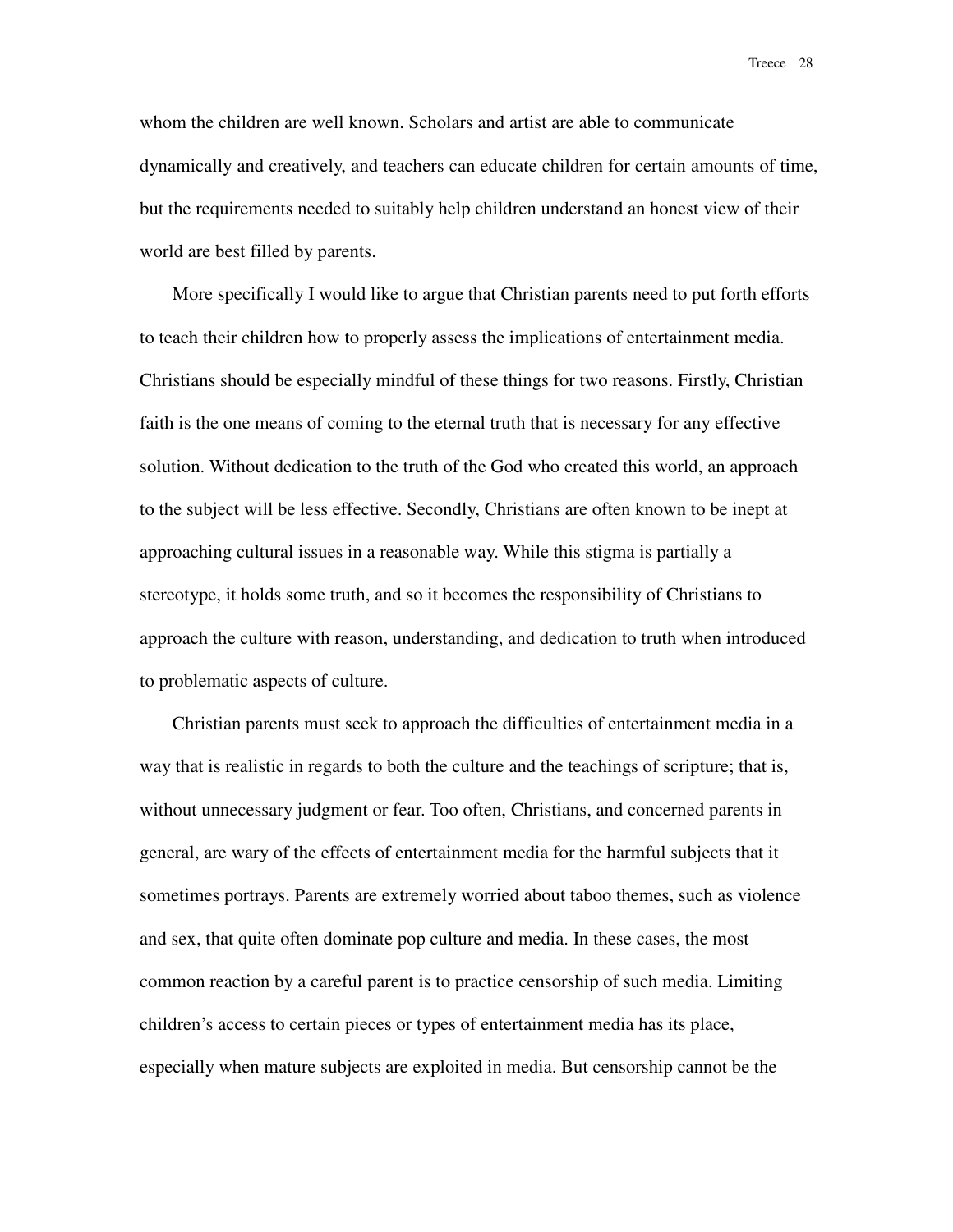only solution for problems within entertainment media. Not all films that are targeted towards children are ethically charged with violent or sexual content. *The Lego Movie* has such slight traces of these subjects, that no reasonable parent would consider keeping it from their children. *The Lego Movie*, and many other children's films, are perfectly wholesome and age-appropriate; there would be no reason to censor it from child audiences. But *The Lego Movie* could still confuse children with its inverted messages, and it could still promote an unhealthy attachment to the appeal of material goods rather than concepts of more edifying and important substance. The damaging implications of *The Lego Movie* are subtle. It is important for parents to realize that there are problems outside of big taboos and that not all problems can be solved by teaching children to fear the popular culture that they will inevitably live in for the rest of their lives.

In many cases, it is quite rare for Christian parenting books to asses appropriate ways for parents to teach their children about the portions of entertainment and pop culture that aren't so black and white. Too often, books and articles, Christian and secular, that address parenting in relation to popular media focus mainly on the stark extremes in regards to harmful or deceitful content; they only focus on the "big" issues rather than subtle, complacent ones like are found in *The Lego Movie*. They want parents to know how culture influences their children, but all of their scenario and examples focus on the dangers of things like alcohol and drugs. Parents want to protect their children, it is no wonder that these dangerous trends receive so much attention. But what is usually given less attention that not all cultural influences are loud and purposefully exploitive. There are parts of popular culture that are good when handled correctly, but will quietly invade the ways children fundamentally view themselves and their world, like what is seen in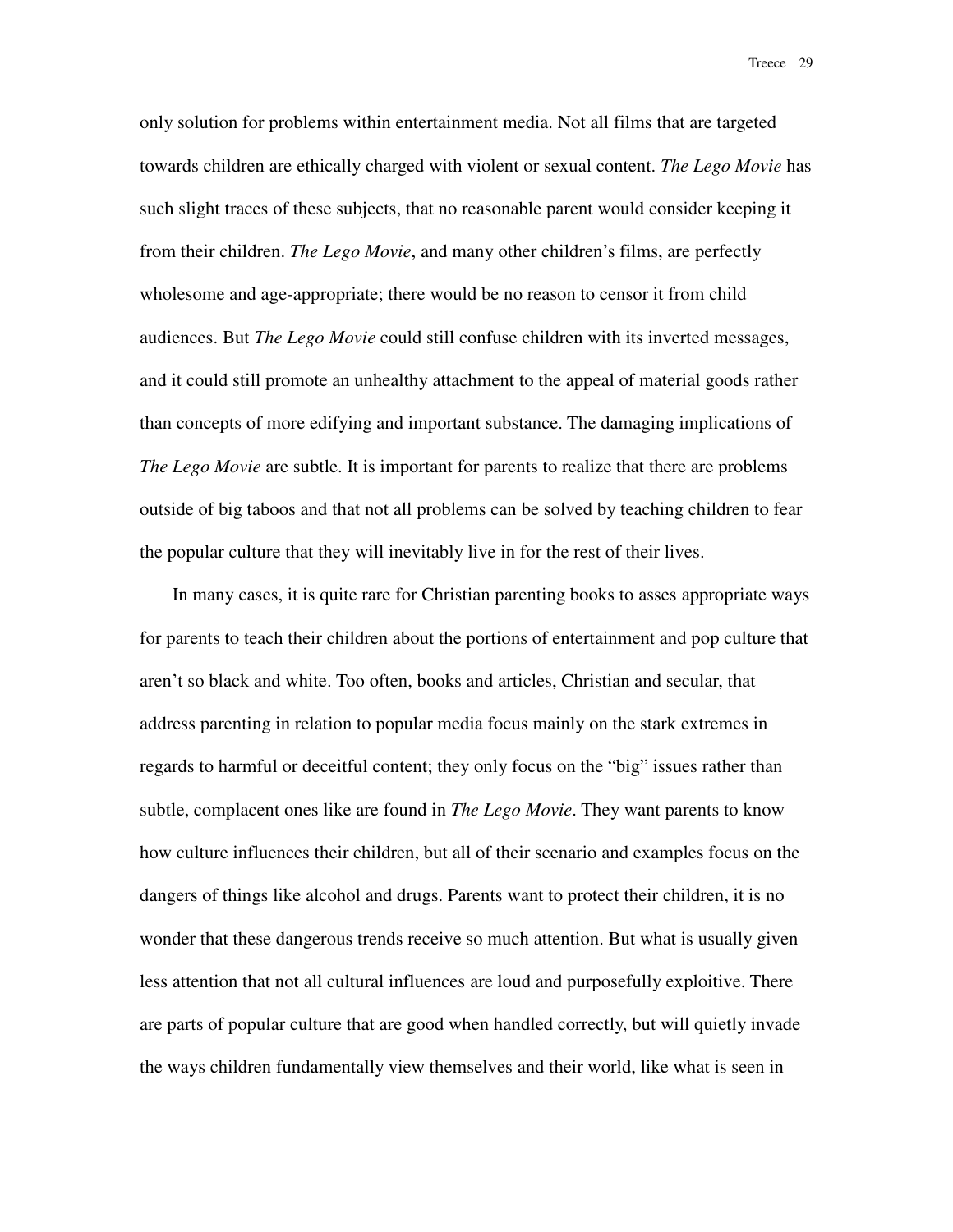*The Lego Movie*. The dangers of media that unhealthily promote sex and violence are obvious; parents already know why they should be concerned about them. The "little" issues of media deception and materialism need to be addressed just as much as taboo issues.

However, neither can Christians be complacent about what subtle messages their children might absorb through their entertainment. Christian parents need to assess everything involved in their lives and the lives of their children. Even though *The Lego Movie* is a good film, it is not exempt of careful scrutiny by each person who views it. The cultural aspects of entertainment and consumerism are everywhere and it is not wrong for Christians to participate in them, but they still need to be careful about letting certain things take too much precedence in their lives. Everything people view sends messages of some sort; as Jerry Solomon, a Christian writer who is concerned with the way people interact with entertainment and culture, says, "the Christian is free to make entertainment a part of his life with the understanding that evil resides in people, not forms. But caution and discernment must be applied. We must be alert to the importance of our minds and what they can absorb through entertainment." (136). Parents need to be mindful of what information is being consumed by their family, even in a cute, fun film like *The Lego Movie*. Parents must be aware of what pieces of media their children are participating in and what implications it might have, even if the implications are subtle. Parents must calmly and carefully scrutinize the movies and shows their children watch. The surface of *The Lego Movie*'s "everyone is special" message is not the only message being communicated. Deeper, unintentional messages are likely to be received by children, such as "Legos are needed in order to be creative" or perhaps even "everyone is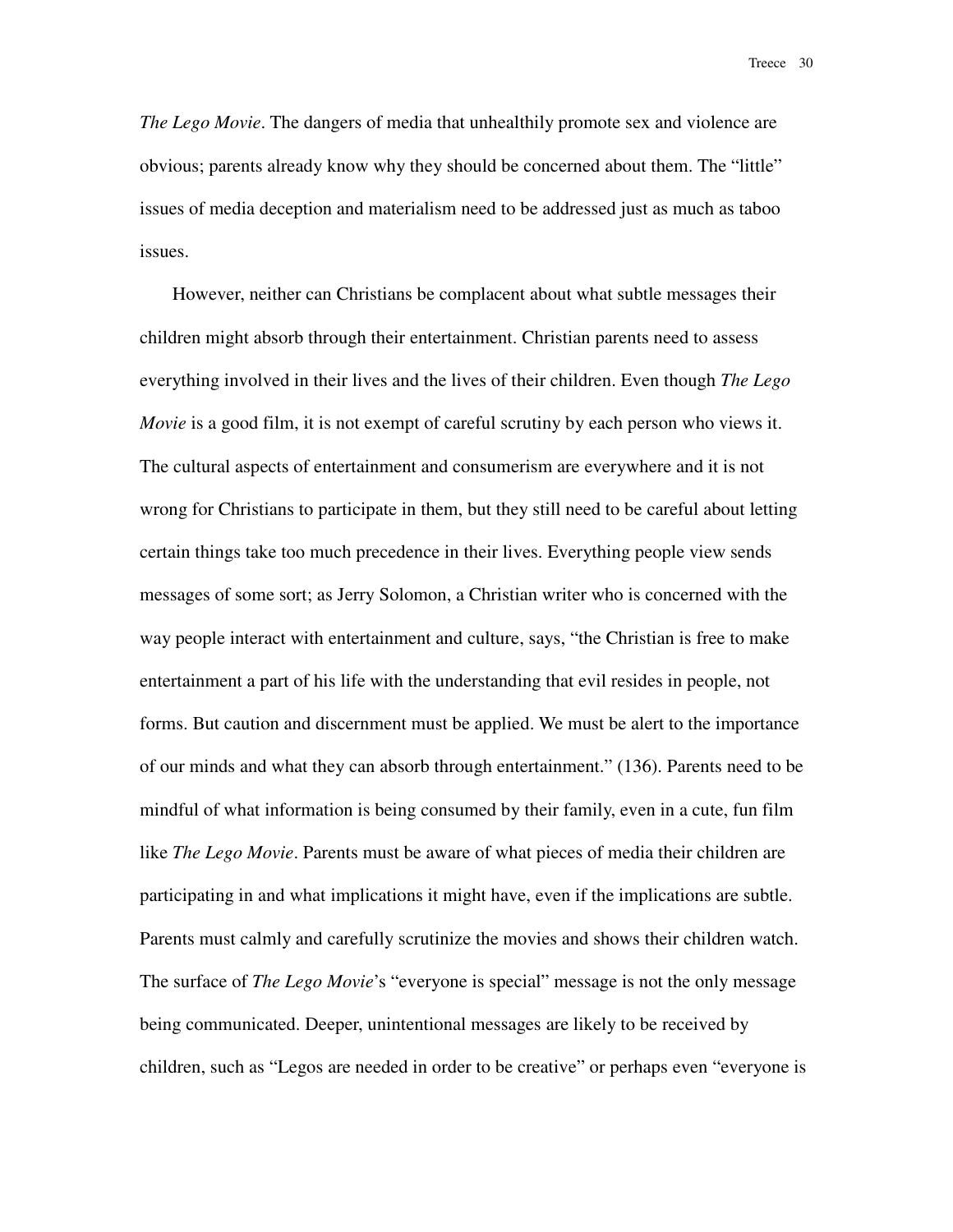special and valuable because *The Lego Movie* declares them to be" (as opposed to "because God declares them to be"). No child is going to learn to take illegal drugs from watching *The Lego Movie*, but they could learn to hold Lego or the characters to a higher importance than the brand deserves.

Once a biblical opinion has been formed by a parent on a piece of entertainment, parents need to be able to share their beliefs of the film or show with their children, whether or not the judgment is favorable. However, with films that are thematically very good but have outwardly unnoticed implications, it does not help to censor the film or to lay down an unexplained "no" to a child. It would not teach a child much if his parents told him "I don't want you watching *The Lego Movie* because it might make you want to have Lego toys." That would make no sense because it is perfectly fine for children to have Legos and to watch *The Lego Movie*; they are perfectly wholesome forms of enjoyment for children. Instead, children need to be taught how to think about the way their culture influences them. If a child is properly trained so that he or she can recognize a little bit of how their world is filled with implicit and controlling binaries, then they will be more likely to grow with a proper understanding of consumer culture and media entertainment. If they are able to learn these things as they participate in a culture that is impossible to escape, then much of the danger is eliminated as children gain a healthy view of themselves and their entertainment. This can only be accomplished by intentional and wise teaching, and it will be most effective if the teaching is done by the parents who do so throughout their child's entire upbringing.

There is no one step-by-step process that parents can follow to accomplish this; if parents want their children to grow to be perceptive and discerning about the way the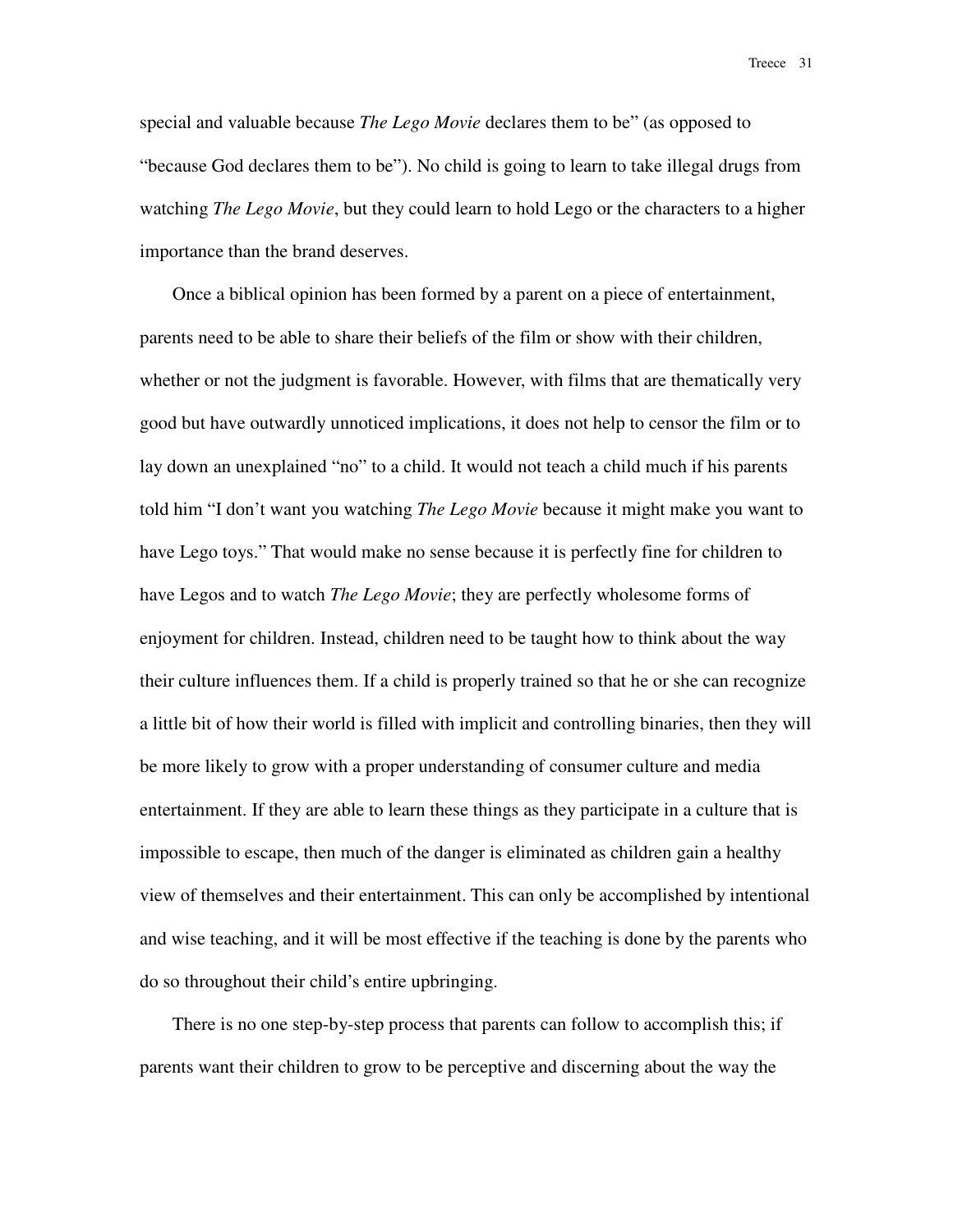culture influences people, they need to show their children how this kind of discretion properly works. One of the best writings on this type of education is in a secular article about children's films titled "Children's Films as an Instrument of Moral Education" by Monique Wonderly. The author describes how children can be taught to comprehend their world better through their entertainment. Wonderly admits that most children will often be unable to recognize the implicit messages of films, even messages that are good for them to apply to their behavior. Wonderly's argument is that parents and educators should use entertainment to children's advantages by discussing films and shows in a way that will amplify the moral lessons within the stories. Children feel close to the characters and stories they see in entertainment, so entertainment is an excellent medium for teaching children deeper truths about their world. If a parent can recognize that *The Lego Movie* is a fantastic film for children, but that it also feeds a consumer culture that subtly traps children's ways of thinking, then that parent can use *The Lego Movie* as an object lesson in itself. Parents can help their children take a closer look at *The Lego Movie* and Lego toys so that children can recognize both the good and bad sides of their pop culture. As child development scholars such as Wonderly repeatedly emphasize, children will learn best when they are spoke to in their own language. Parents can use children's films, toys, and characters to show children the messages that are otherwise hard to notice. Ultimately, the goal should be to raise children that know how to actively and thoughtfully participate in the culture they live in, not just be passively and implicitly influenced by it.

I realize that this strategy is a bit vague and is hard to carry out since the difficulties in children's entertainment and pop culture are so subtle and hard to closely monitor. Approaching the problem has to come on a case-by-case basis with variables depending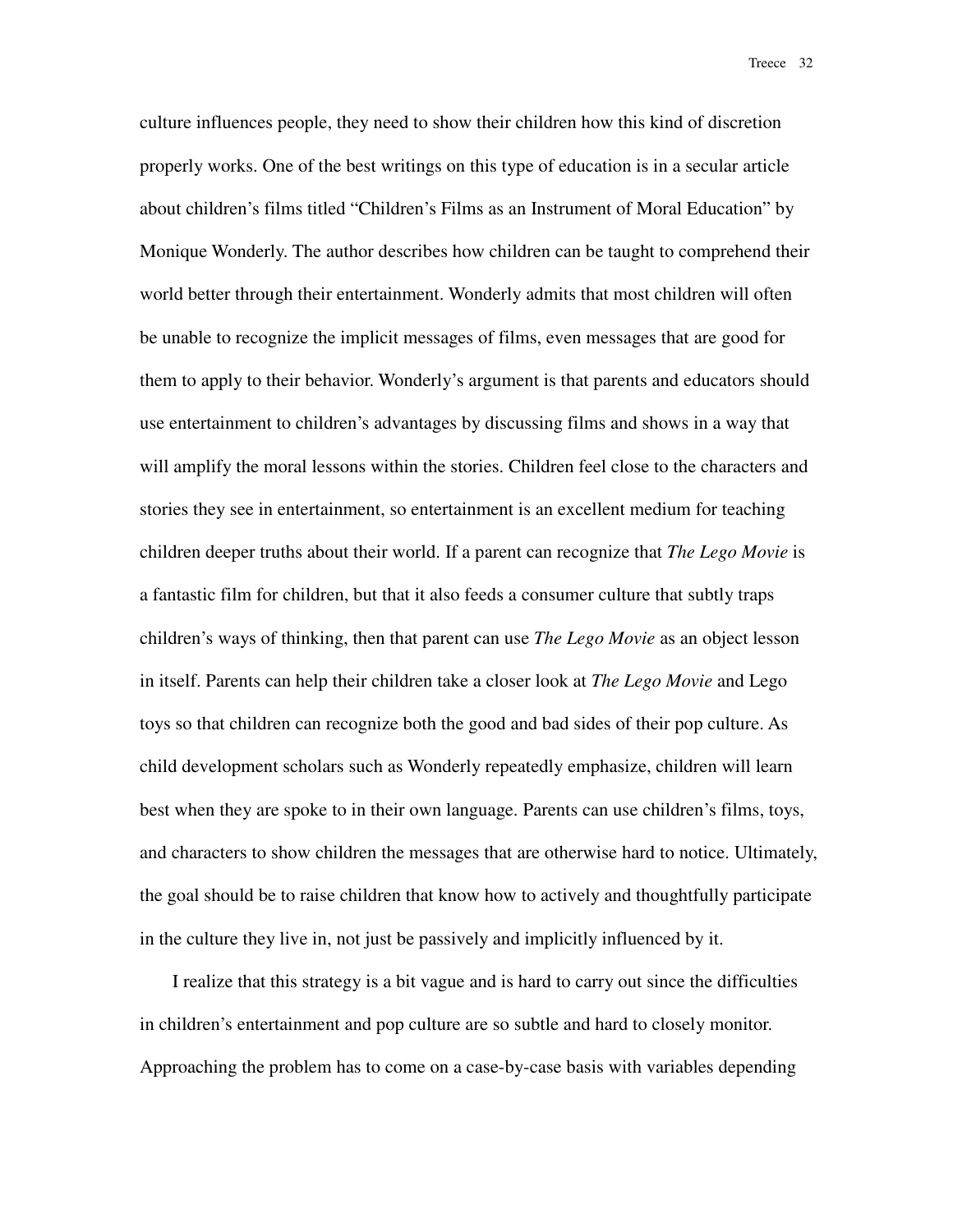on the parent, the child, and the piece of media in question. While it is impossible to account for all these possibilities in one paper, I feel that my study would be incomplete without some example to point to. To do this, I'd like to share a story from my own childhood that is very pertinent to the issues I've discussed.

When I was probably seven years old, I had a Luke Skywalker action figure. Luke Skywalker is the main protagonist of the original *Star Wars* series. Like Emmett, Luke serves as the face of an entire brand that sells films, toys, video games, and countless other commodities. The name of Luke Skywalker is surely worth millions of dollars as it has been immensely popular for decades; so as my seven-year-old self held the figure, I proclaimed to my Dad that "I love Luke!" My Dad recognized the slight, implicit danger in what I had said, and decided to show me something about popular media characters and their true importance in relation to my life. He didn't wring the toy from my hands in fear that it had taught me idolatry, because that would completely outrageous. It's fine for little boys to enjoy their action figures and participate in *Star Wars* fandom. But neither did he ignore my statement with a "it's just something kid's say" attitude. He merely responded my exclamation by saying, "Just remember that Luke isn't real. It doesn't make sense to really 'love' Luke. You should focus on loving God, because he actually loves you back." My Dad spoke to me about something that was actually very important to my life on a level that I could understand. He didn't need to explain culture to me or delve into theology, but he still showed me something about my mentality that wouldn't have occurred to me otherwise. For years afterwards, that small exchange greatly influenced the way I thought about name-brand characters, the way I thought about the word "love," and the way I thought about God. Obviously, this is just one example, but it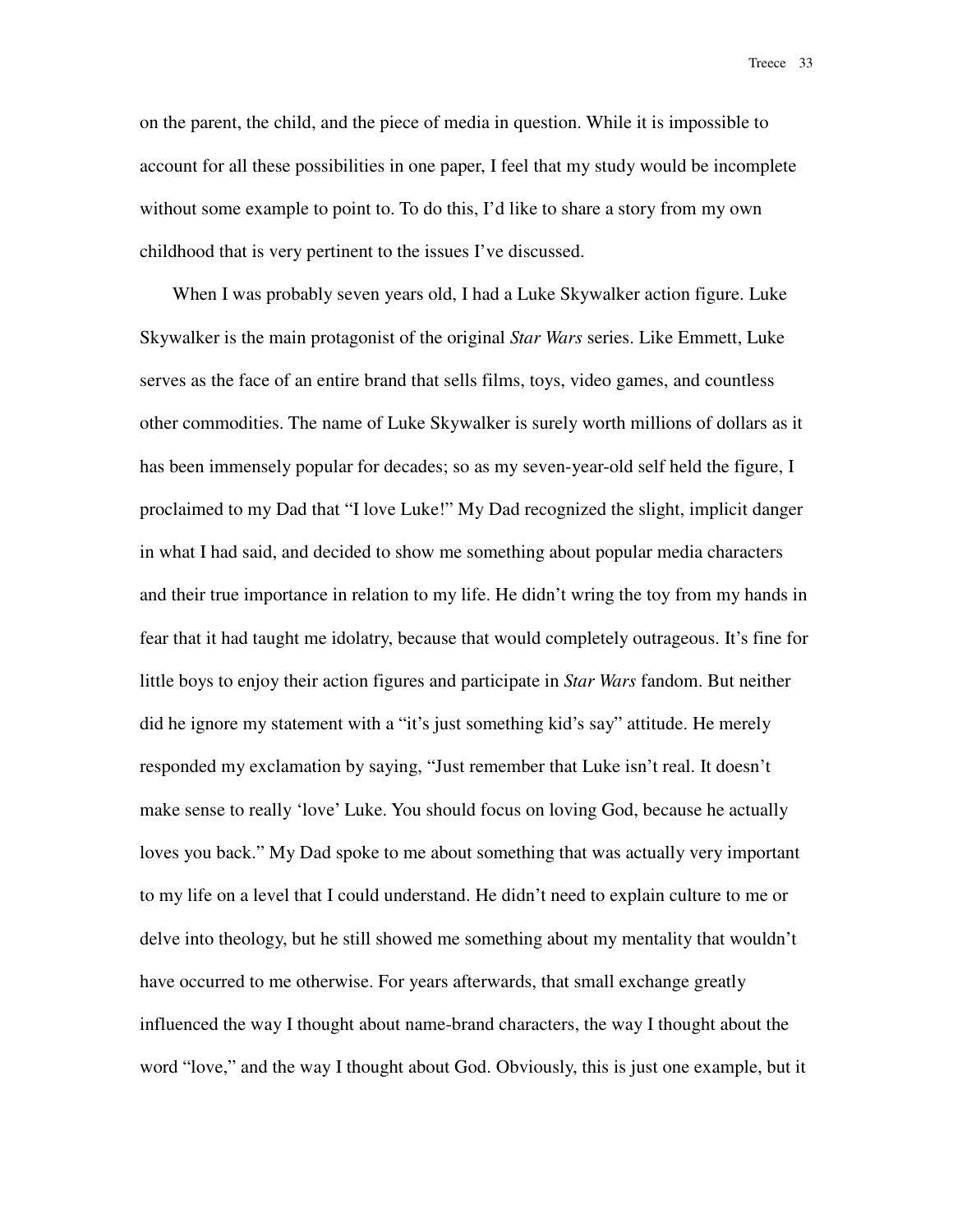is a good one for showing how parents can correctly guide the way children view their worlds and cultures. It takes parents who are willing to carefully watch out for the subtle dangers, not just the taboo ones, and who are willing to gently guide their children into a way of thinking that is not fully determined by the agenda of popular media and consumer culture.

Works Cited

Anderson, Kristin J., and Donna Cavallaro. "Parents or Pop Culture? Children's Heroes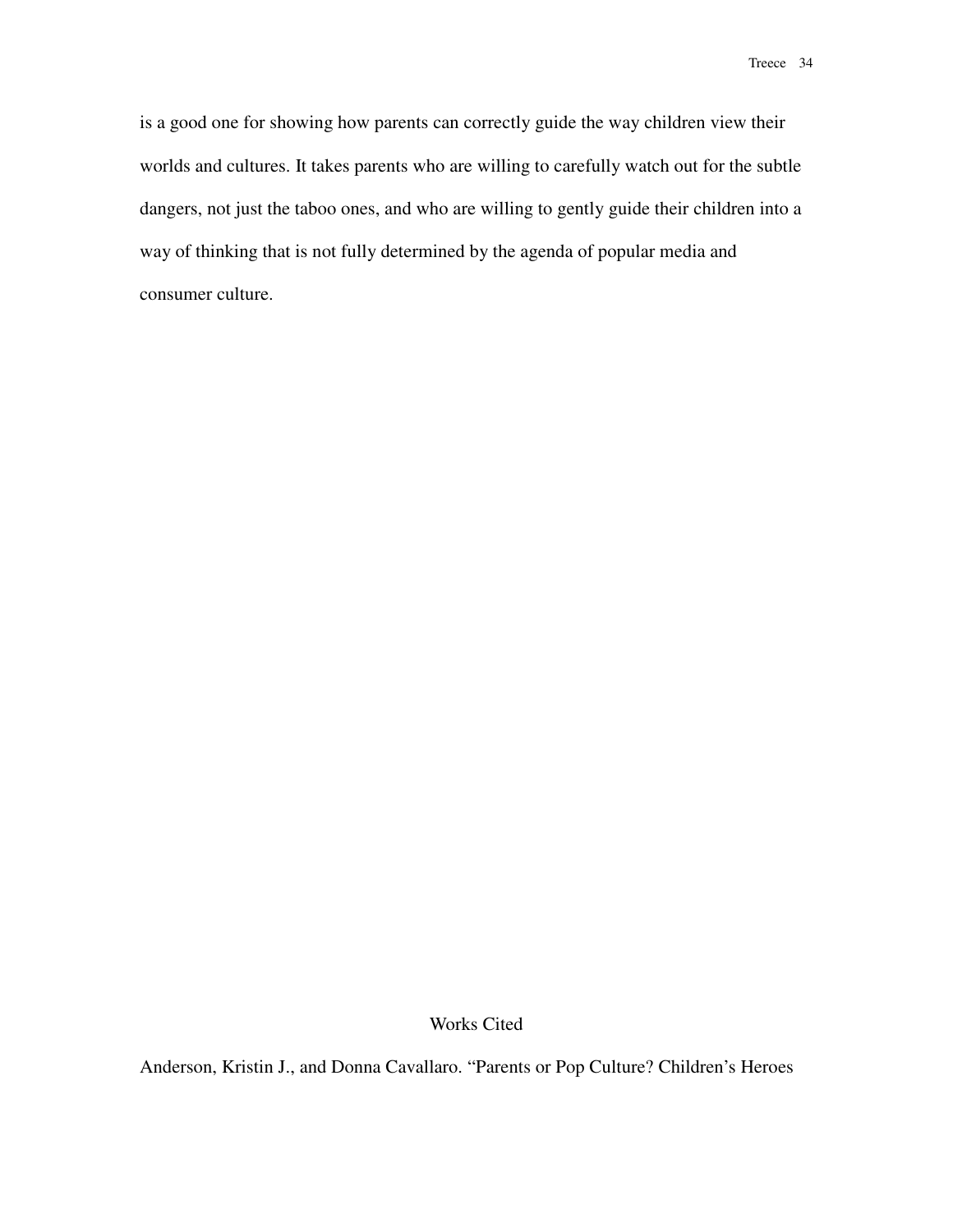and Role Models." *Child Growth and Development*. 12<sup>th</sup> ed. Ed. Ellen N. Junn and Chris J. Boyatzis. Dubuque, IA: McGraw-Hill/ Dushkin, 2005. Print.

- Bakan, Joel. *Childhood Under Siege: How Big Business Targets Your Children*. New York, NY: Free Press: 2011. Print.
- Barnes, Henry. "*The Lego Movie* Writer/ Directors Interview." *TheGuardian.com* The Guardian, 12 Dec. 2014. Web.
- "Commentary with Filmmakers and Cast." Dir. Phil Lord and Christopher Miller. The Lego Movie. Warner Bros., 2014. DVD.
- Fitzherbert, Henry. "*The Lego Movie* Interview." *Express.com*. Express, 30, Nov. 2014. Web.
- Howe, N., S. Abuhatoum, and S. Chang-Kredl. ""Everything's Upside Down. We'll Call it Upside Down Valley!" Sibling's Creative Play Themes, Object Use, and Language During Pretend Play." *Early Childhood Education and Development* 25.3 (2014): 380-98. Web.
- Hudson, Simon, David Hudson, and John Peloza. "Meet the Parents: A Parent's Perspective on Product Placement in Children's Films." *Journal of Business Ethics* 80.2 (2008): 289-304. Web.
- Mares, Marie-Louise and Emily Elizabeth Acosta. "Be Kind to Three-Legged Dogs: Children's Literal Interpretations of TV's Moral Lessons." *Media Psychology* 11.3 (2008): 377-99. Web.

Otaga, Amy. "Creative Playthings." *Winterthur Portfolio* 39.2 (2005): 130-56. Web.

Shepard, Iris. "Representations of Children in Pixar Films: 1995-2008." *Portrayals of Children in Popular Culture: Fleeting Images*. Ed. Vibiana Bowman Cvetkovic and